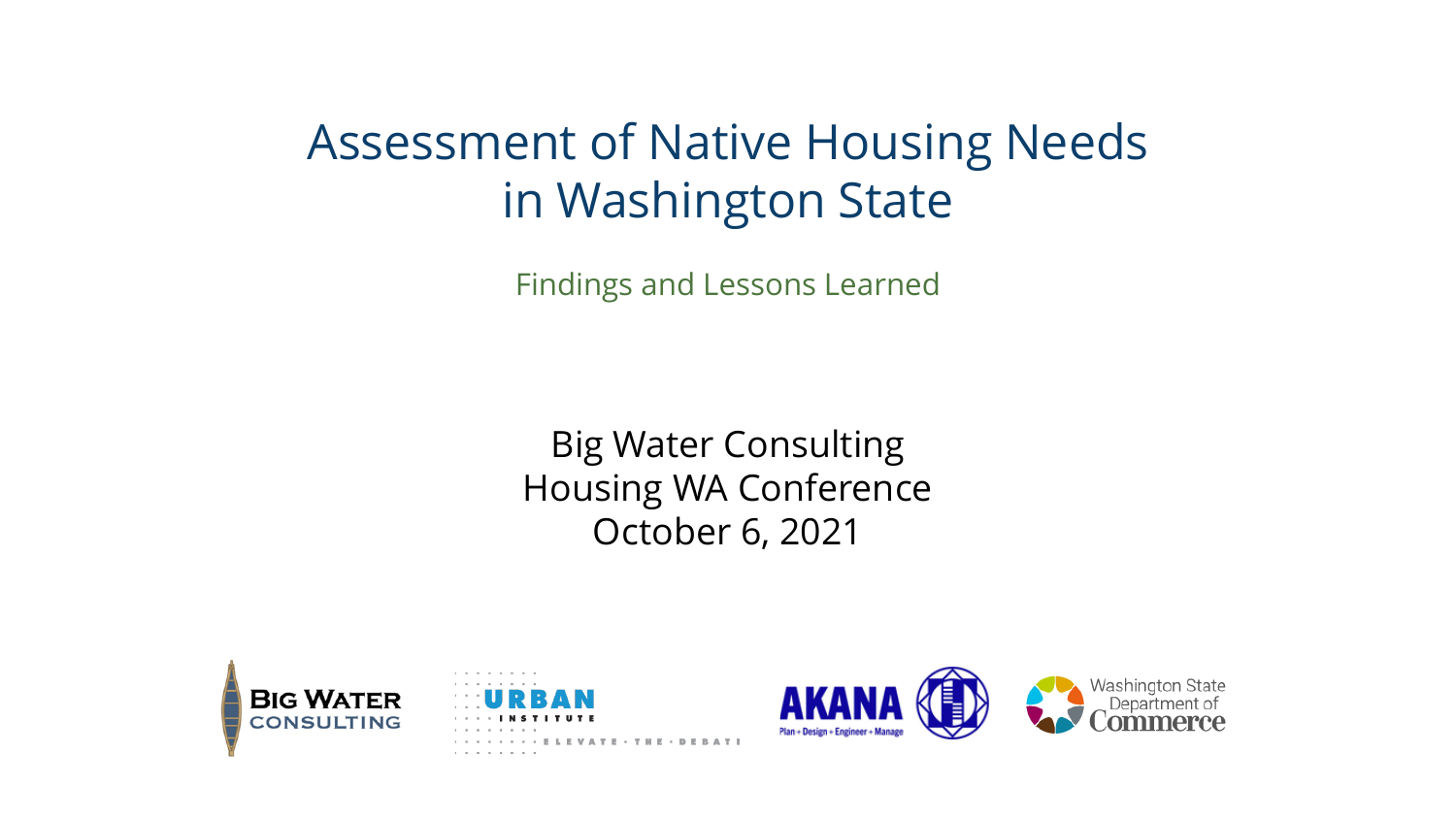#### **Overview**

- Background
- Methodology
- Findings
- Recommendations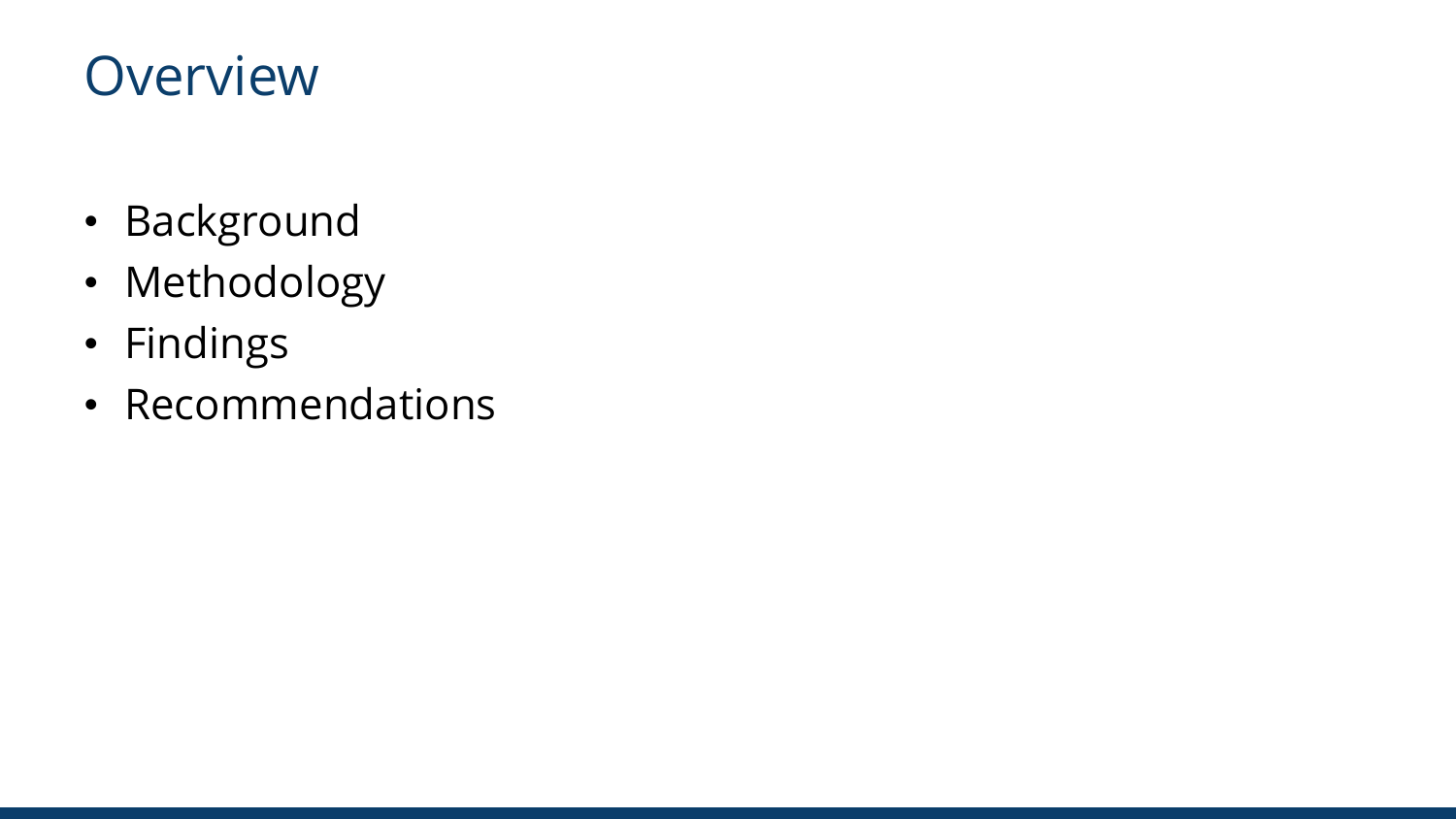# Project History and Purpose

#### **History**

- Native organizations sought Native housing needs supplement to 2015 Housing Needs Assessment
- RFP posted by Commerce in October 2019
- Big Water Consulting and partners selected in December 2019
- Project launched in late January 2020

#### **Purpose**

- Evaluate housing needs of 3 unique Native communities
- Identify housing needs and barriers to housing development
- Develop and provide recommendations to reduce or eliminate these barriers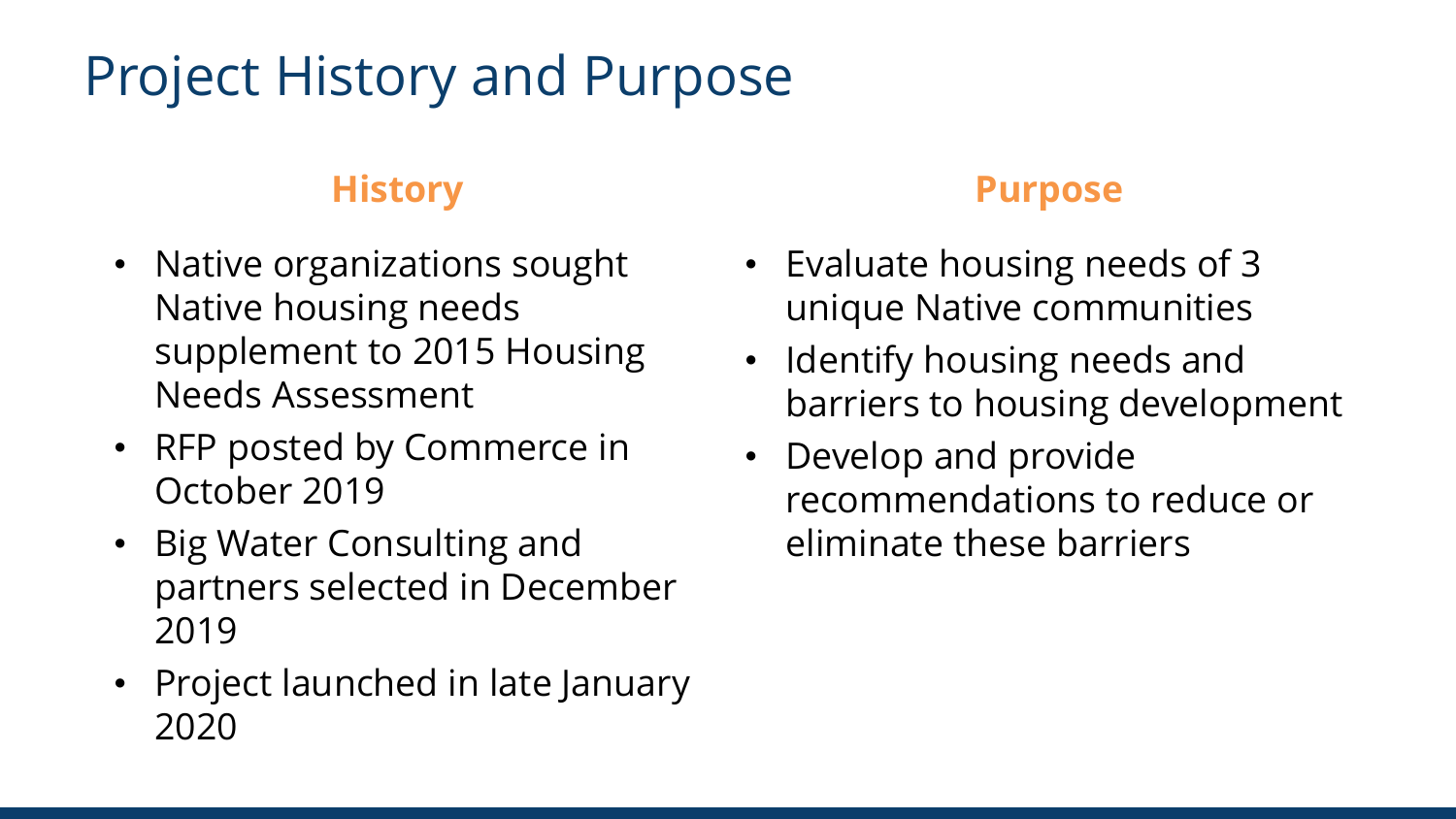#### Why do Native housing needs matter?

- Original Inhabitants of Washington State
- Treaty Obligations
- Intergenerational Trauma (due largely to history of institutionalization, relocation and assimilation practices)
- Land Loss/Displacement
- Earlier Prescriptive Housing Programs Created Poor Housing **Stock**
- Existing Housing Shortage and Poor Housing Unit Condition
- Continued Discrimination and Disenfranchisement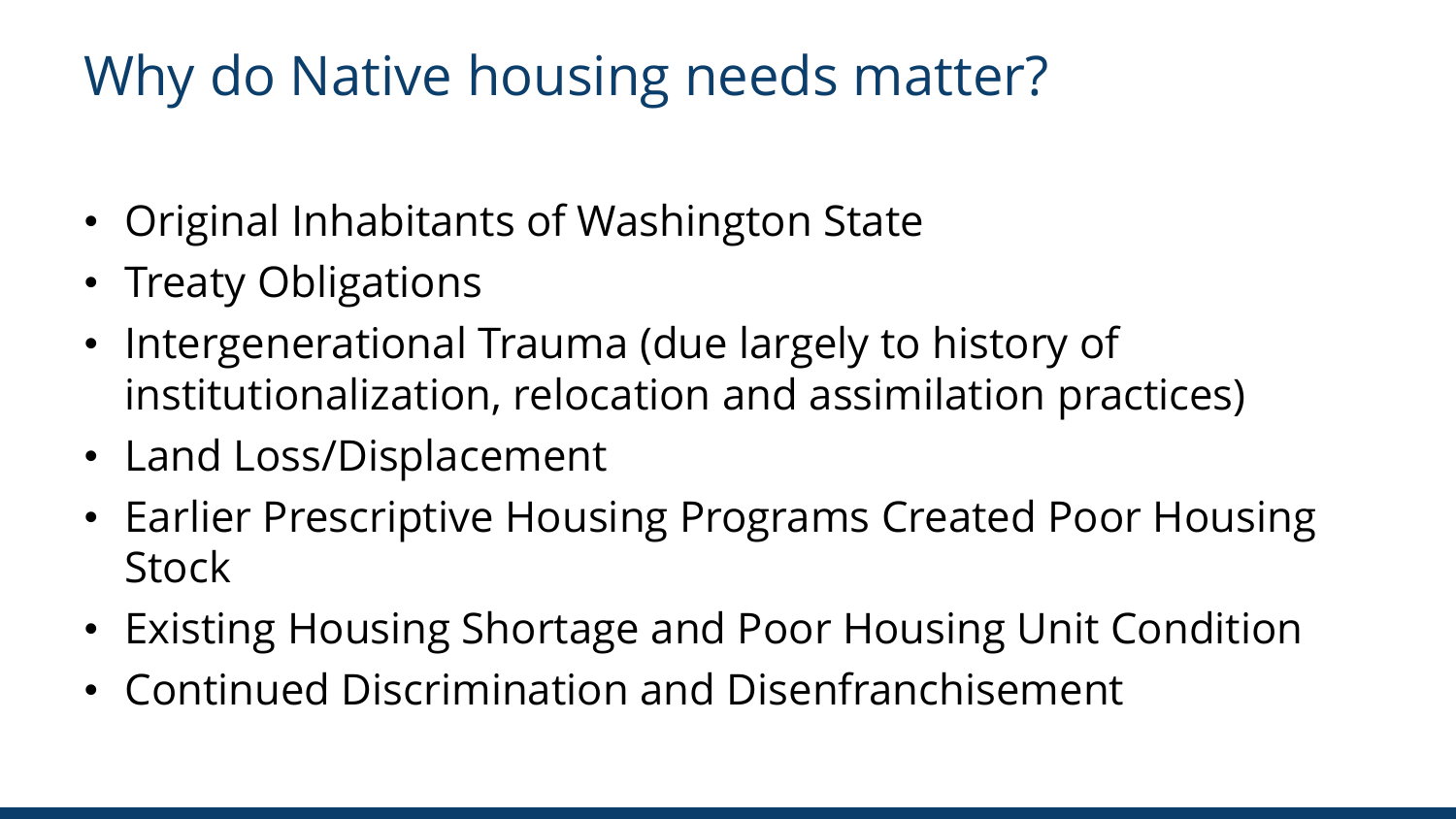#### Introduction to Native/Tribal Housing

- Treaty Rights and Sovereignty: Government-to-government relationship (vs. Urban Providers)
	- Different for Alaska Natives and none for Native Hawaiians in Washington
- Funding issues
	- Census data
	- Flatlined funding limiting development, renovation, repair
- Land held in trust, creating barriers to housing market
- Limited land to build to housing
- Homelessness (urban) and severe overcrowding/doubling up (tribal)
- Severe economic distress (limiting housing revenue and housing markets on reservation lands)
	- High percentage of people living in managed housing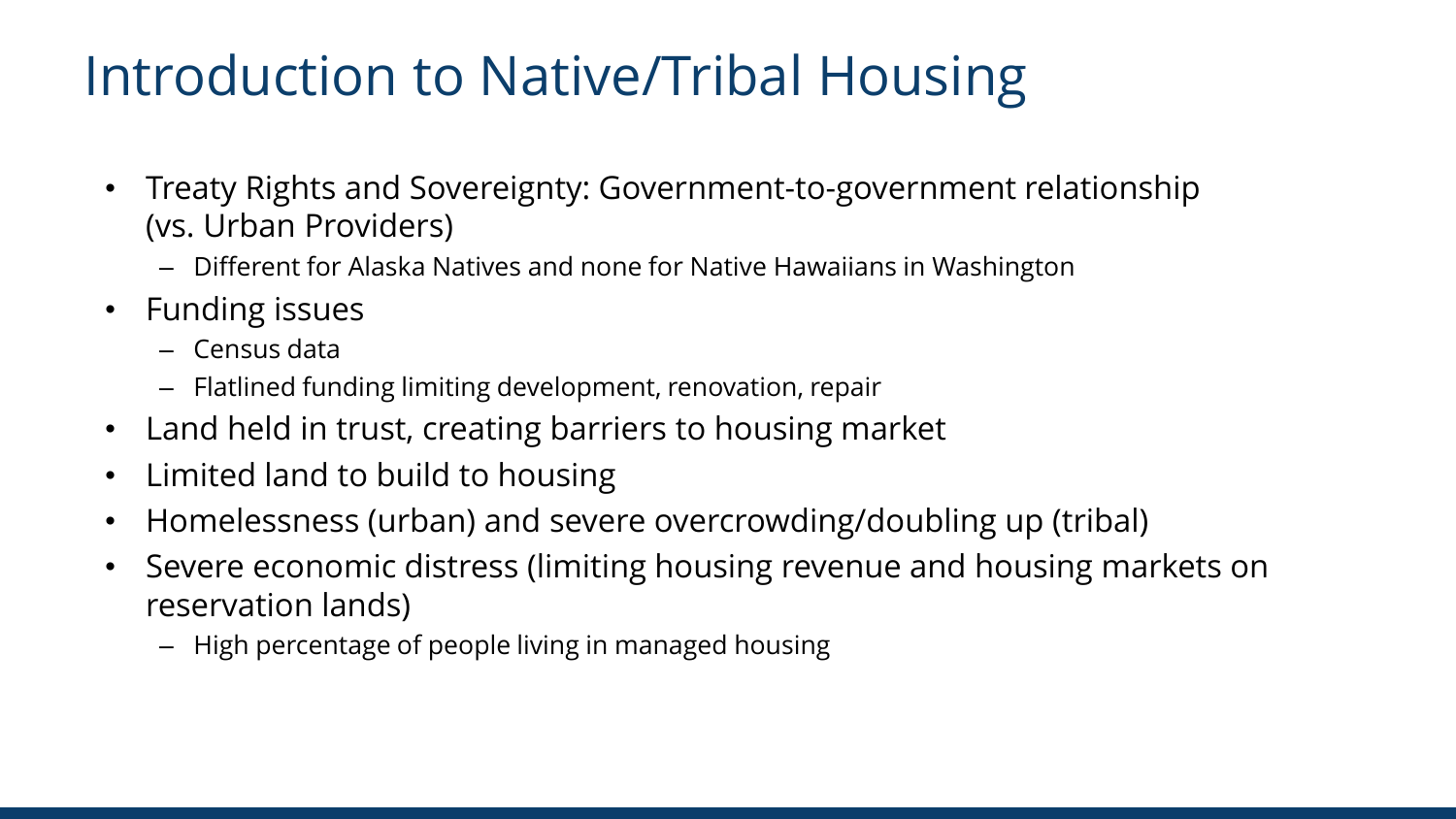#### **History**

- Natives lived in what is now WA for over 12,000 years
- Smallpox wiped out as many as 90% of the population of some tribes in WA by 1853
- Series of treaties from 1854-1856 ceded a large portion of Native lands to the U.S. government and established numerous reservations
- City of Seattle passed an ordinance in 1865 expelling and banning all Native Americans from the city
- Boarding school era from 1860s to 1973
- Indian Relocation Act of 1956 encouraged thousands of tribal members to leave their<br>communities and move to large cities, including Seattle, where they did not receive support
- 1950s Columbia River dams flood tribal fishing sites and homes
- 1970 Occupation of Ft Lawton led by Bernie Whitebear
	- Launch of Chief Seattle Club, Seattle Indian Services Commission, Seattle Indian Health Board, and United Indians of All Tribes Foundation
- 1975 "Boldt Decision" reaffirms the treaty-based right to harvest fish "in common with all citizens of the Territory"
- 1996 passage of Native American Housing Assistance and Self-Determination Act, which expanded tribal self-determination in managing tribal housing programs
- Present day: numerous tribes in Washington are still not federally recognized including the Duwamish, Chinook, Kikiallus, Marietta Band of Nooksack, Snohomish, Snoqualmoo, and Steilacoom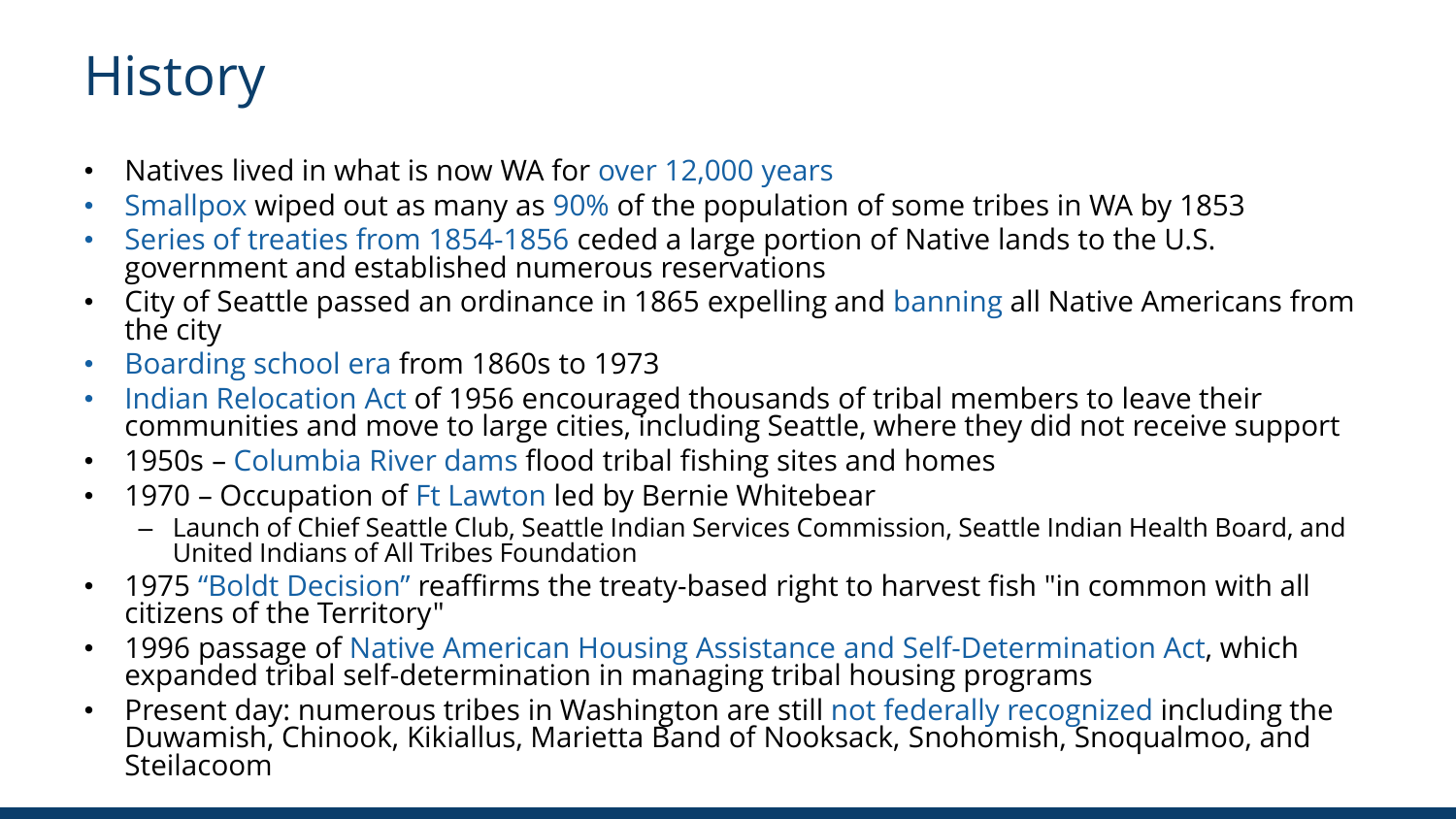# Why Now?

- Reflections on 2015 WA Housing Needs Assessment (and 2017 update) and national Native housing needs study completed by HUD and Urban Institute in 2017
- Follows King County American Indian and Alaska Native Housing Needs Assessment conducted by Seattle Indian Services Commission completed in 2019
- Calls for equity at local and state levels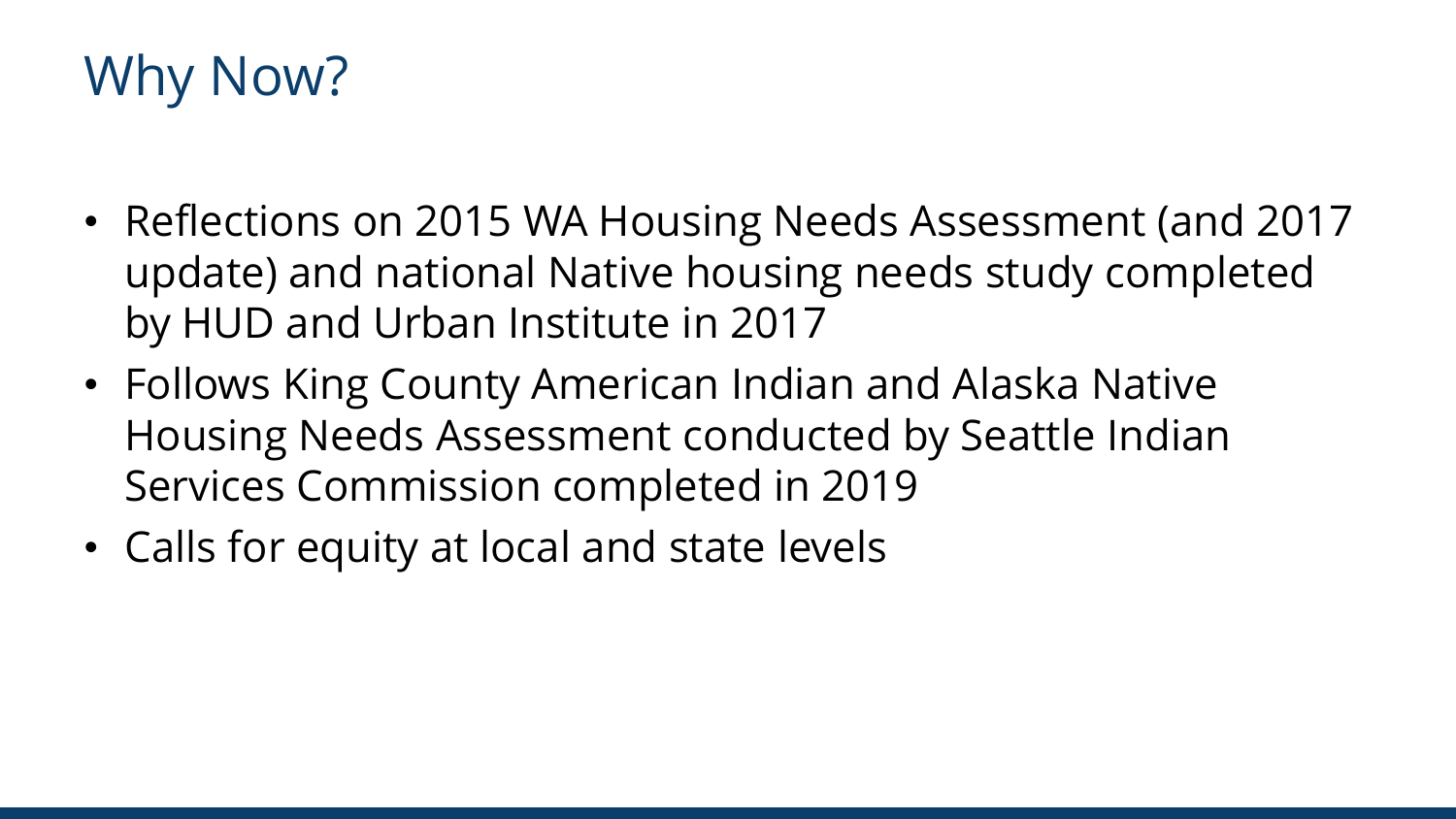#### Why is this important?

- First-of-its-kind study of WA Native housing needs (potential model for other states and local governments)
- Opportunities for partnerships between local, state, federal, tribal and Native nonprofit entities, evaluation of existing policies and programs, and (hopefully) improved services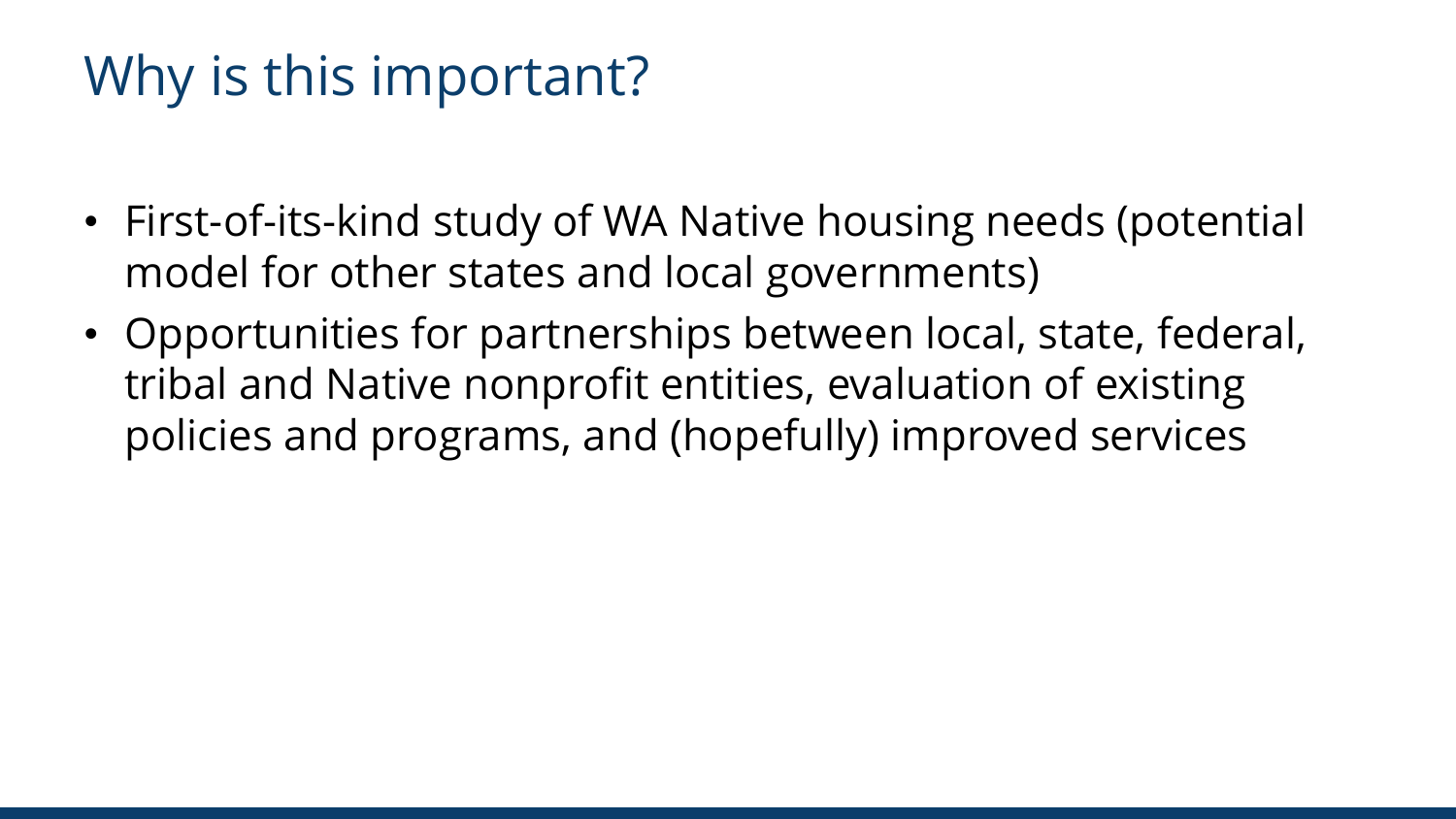#### Core Structural and Substantive Challenges

- Multiple unique Native communities within study
- Several distinct regions of the state (e.g., coastal, Puget Sound/I-5, eastern Washington)
- Urban Native (nonprofit) vs. Tribal
- Rural vs. urban communities
- Variations in tribal and organizational resources and capacity
- Grouping of Native community members in existing data sets
- Wide range of service providers, agencies, funding sources and allies serving each community

\*COVID-19 disruption of stakeholder and community engagement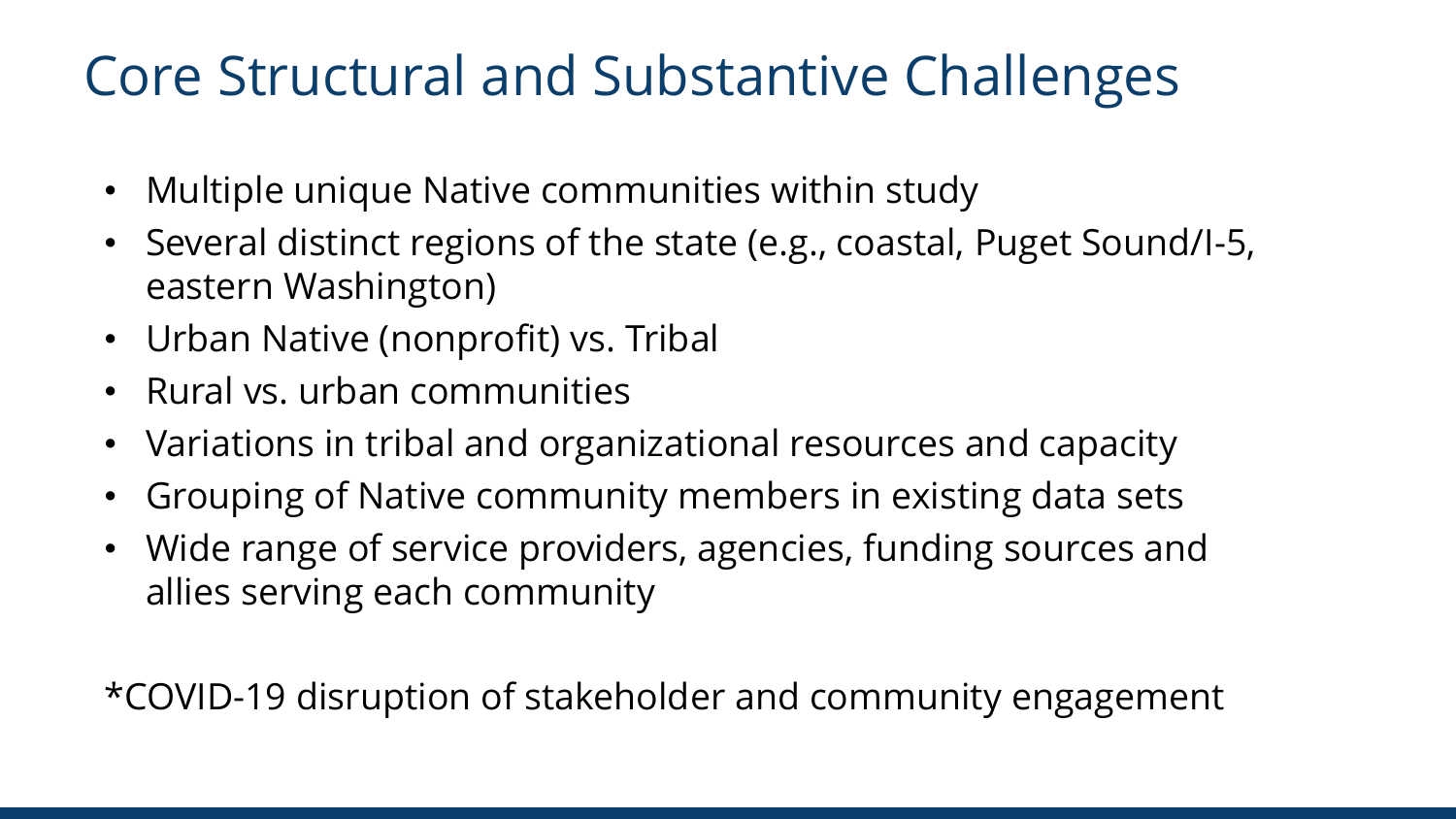# Who are Native/Tribal Communities in WA?

- 29 Federally-Recognized **Tribes**
- 313,633 Population of AIAN alone or in combination w/ other race(s)
	- 4.1% of WA Population
- Tenth largest AIAN population by state

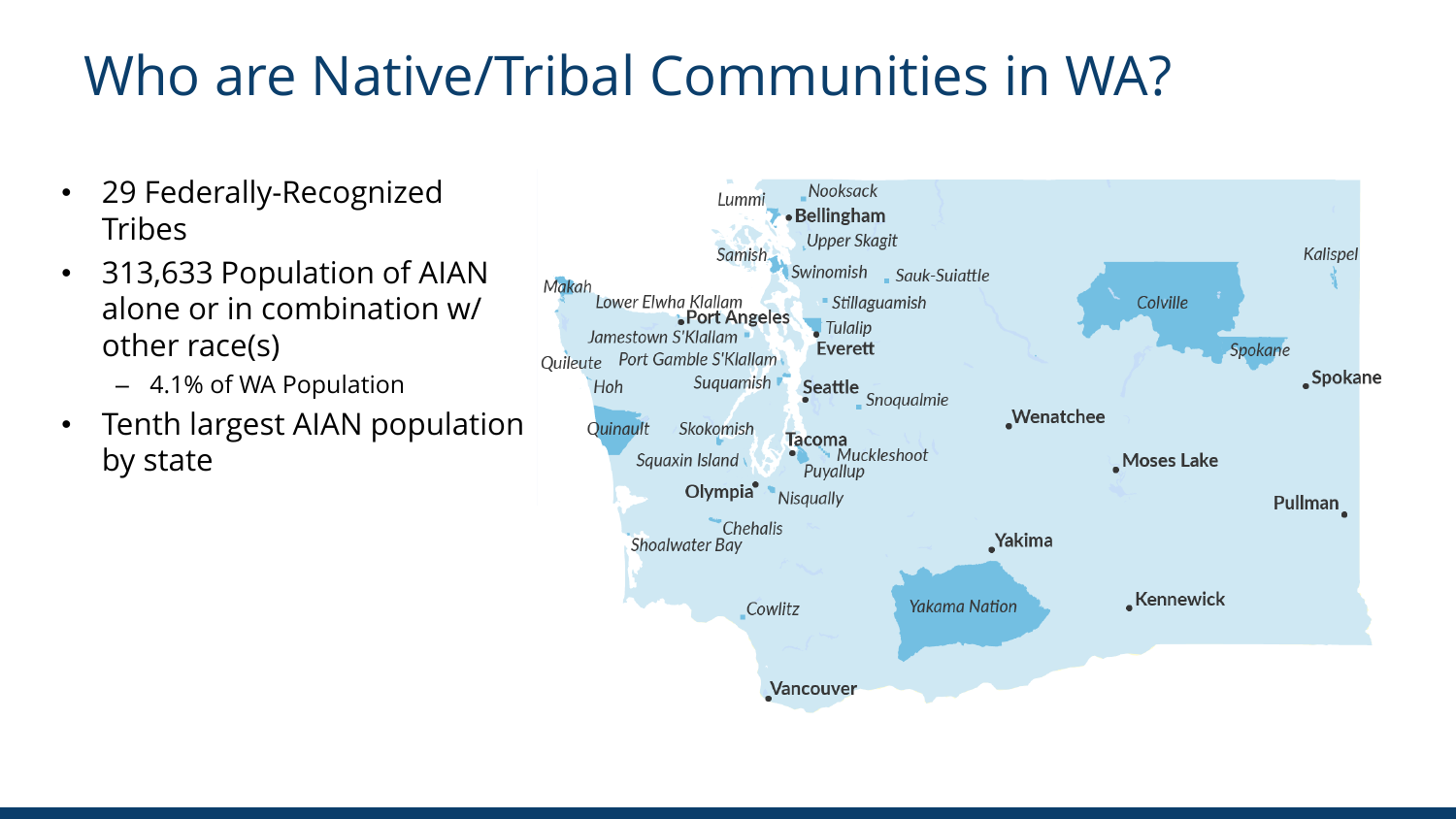# Tribal Communities/TDHEs

Tribally-Designated Housing Entities (TDHEs)

- Maintain housing on reservation land, often have existing subsidized housing
- Operation and maintenance is constrained by underfunding of the Indian Housing Block Grant (IHBG) and other federal programs
- New development and housing finance is constrained by trust land restrictions, high infrastructure costs, and lack of buildable land

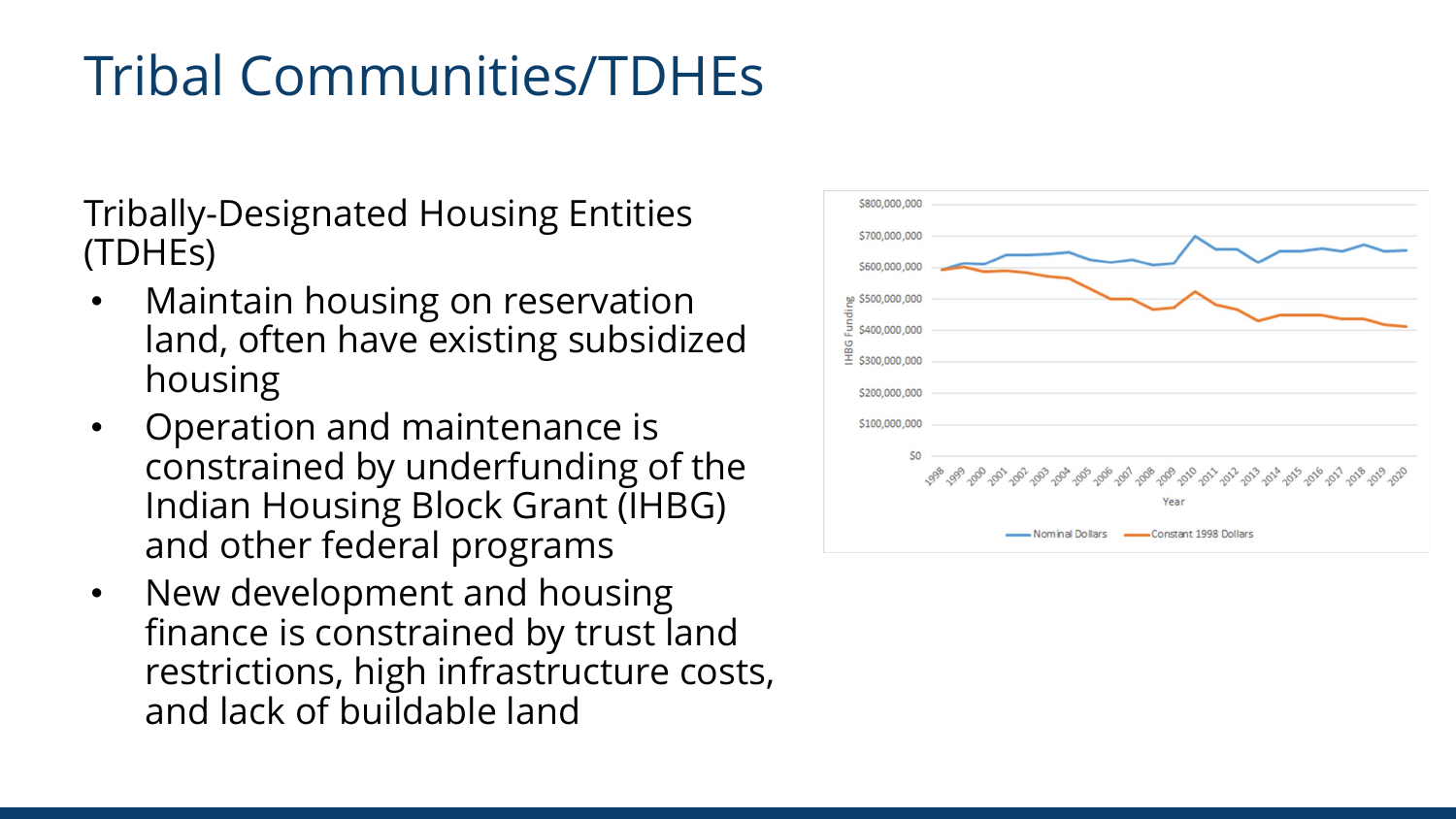#### Urban Native Populations

- Lack of Native-specific or culturally appropriate services (other than those provided by Native nonprofit organizations)
- Contend with high rents and land prices in urban areas, which shifts to fringes of areas away from community spaces and services
- Restrictions on application of "Indian preference" in use of federal funding

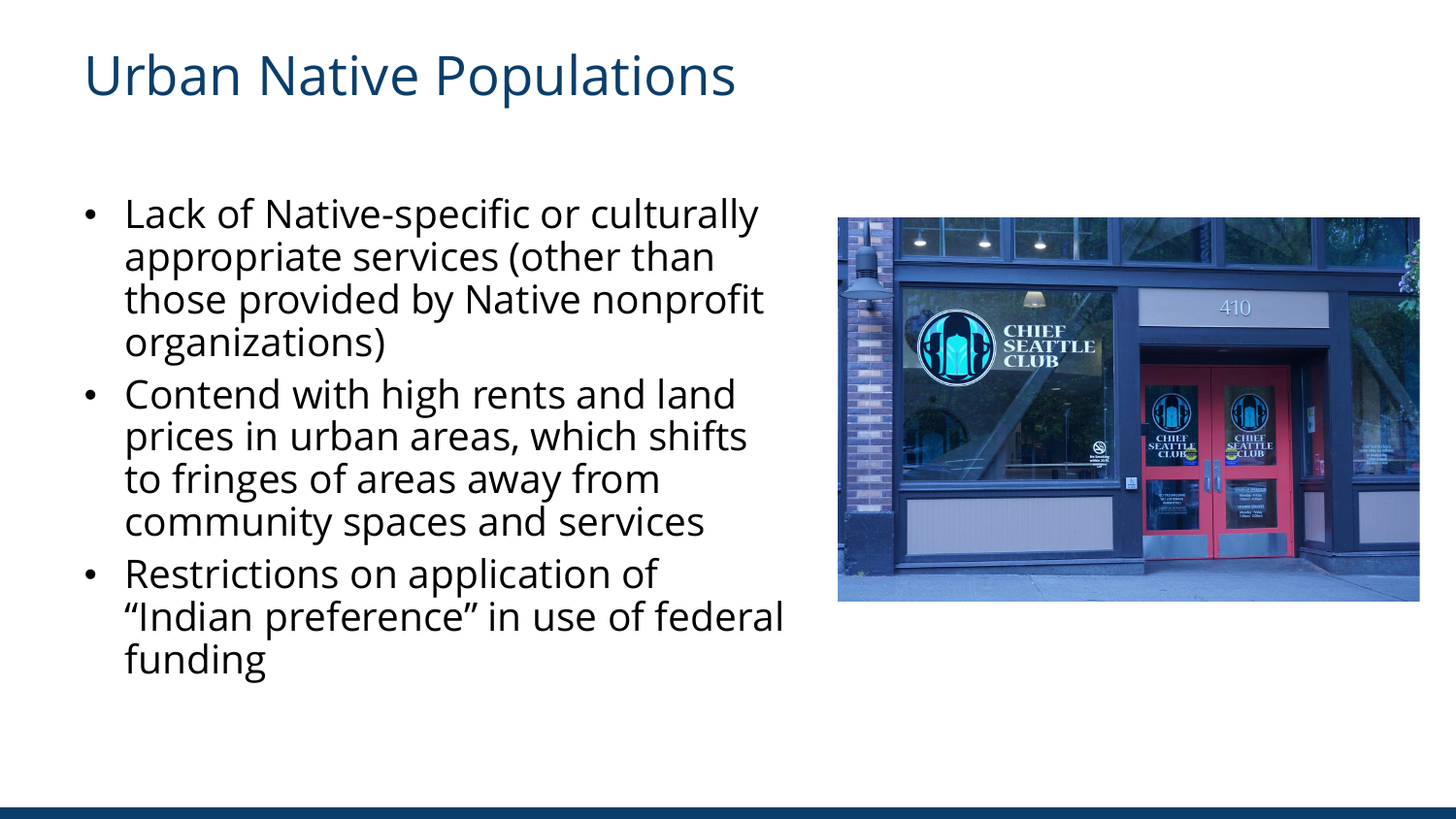#### Alaska Natives

- Outside of tribal/village/corporation service area (limited access to services provided through federal or tribal programs and to Native people through nonprofit organizations)
- Difficult to measure and provide services because most data collected aggregates Alaska Native and American Indian populations
- Challenging to organize outside of specific tribe or village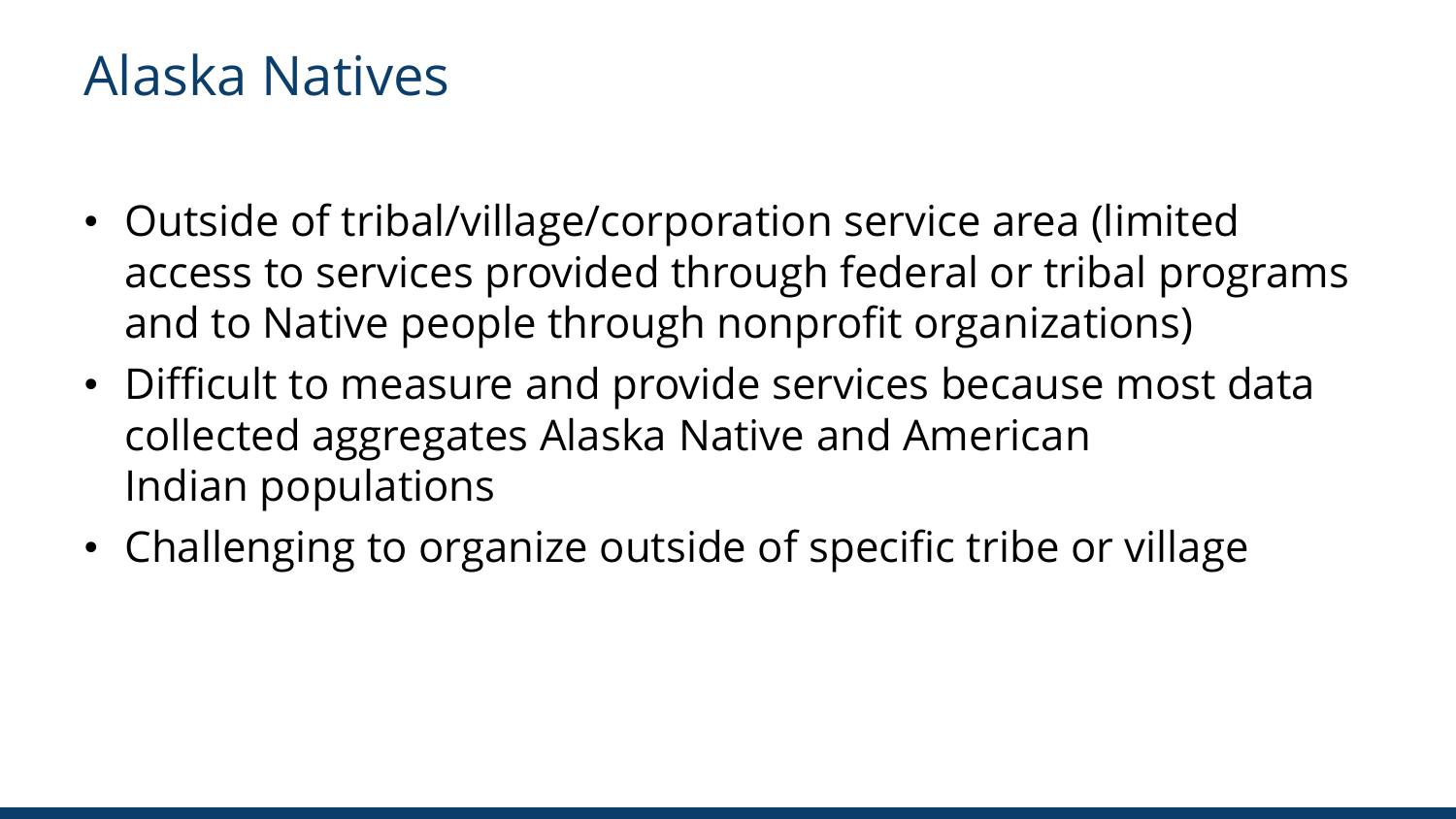#### Native Hawaiians

- No specific right or access to services in WA
- Similar data collection challenge aggregating Native Hawaiians and Pacific Islanders
- Challenging to organize outside of community-based events and gatherings
- 27,773 persons Native Hawaiian alone or in combination w/ other race(s) – 0.4% of WA Population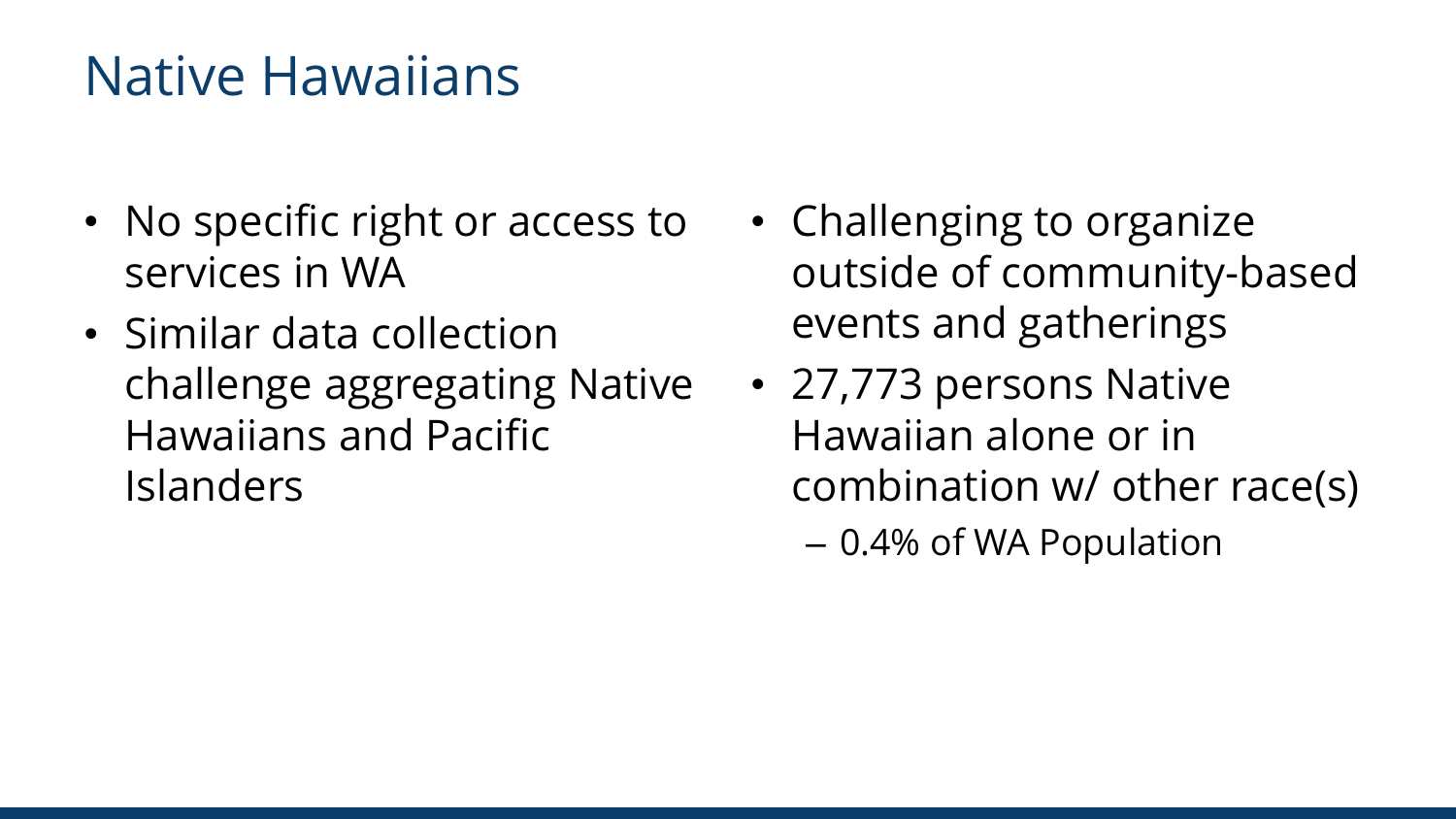# Methodology

- Traditional housing data sources are typically unreliable for Native/Tribal populations
	- In 2010, AIANs living on reservations were undercounted by 4.9%
- Data was compiled from WSHFC, HUD, USDA Rural Development, Census ACS/PUMS/AHS, and HMDA
- Original data collection supplemented these sources through surveys, focus groups, and interviews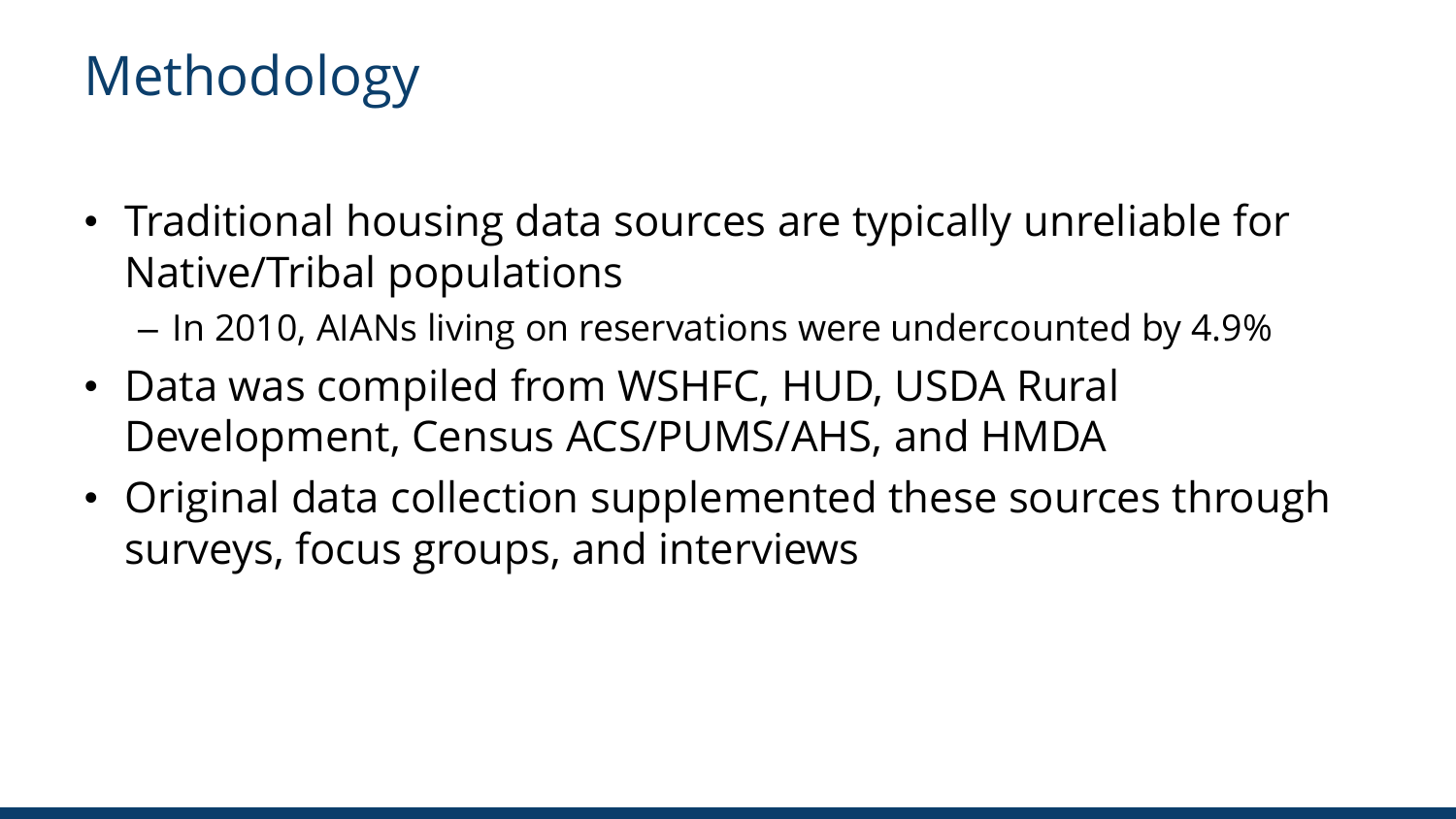#### Changes due to COVID-19

- NAIHC and regional tribal meetings cancelled
- No direct visits to tribes
- Shorter surveys and no field-based focus groups BUT,
- Increased participation in Zoom meetings
- Expanded range of interviews
- Regional focus groups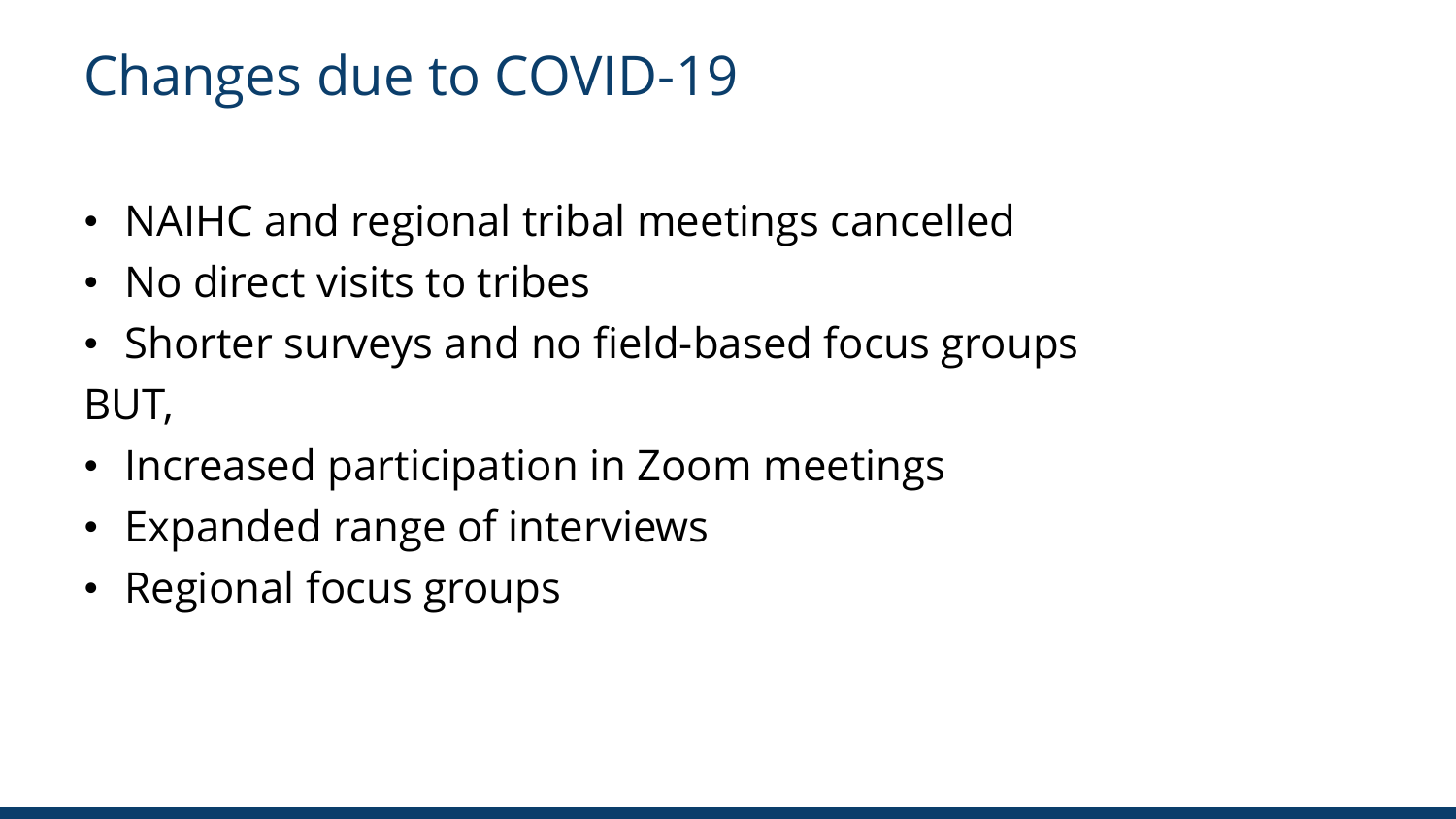# Findings

When compared to the state of WA, Native communities experience:

- Higher rates of cost burden
- Higher rates of overcrowding
- Higher rates of home loan denial
- Lower rates of homeownership
- Less adequate housing
- Higher rates of homelessness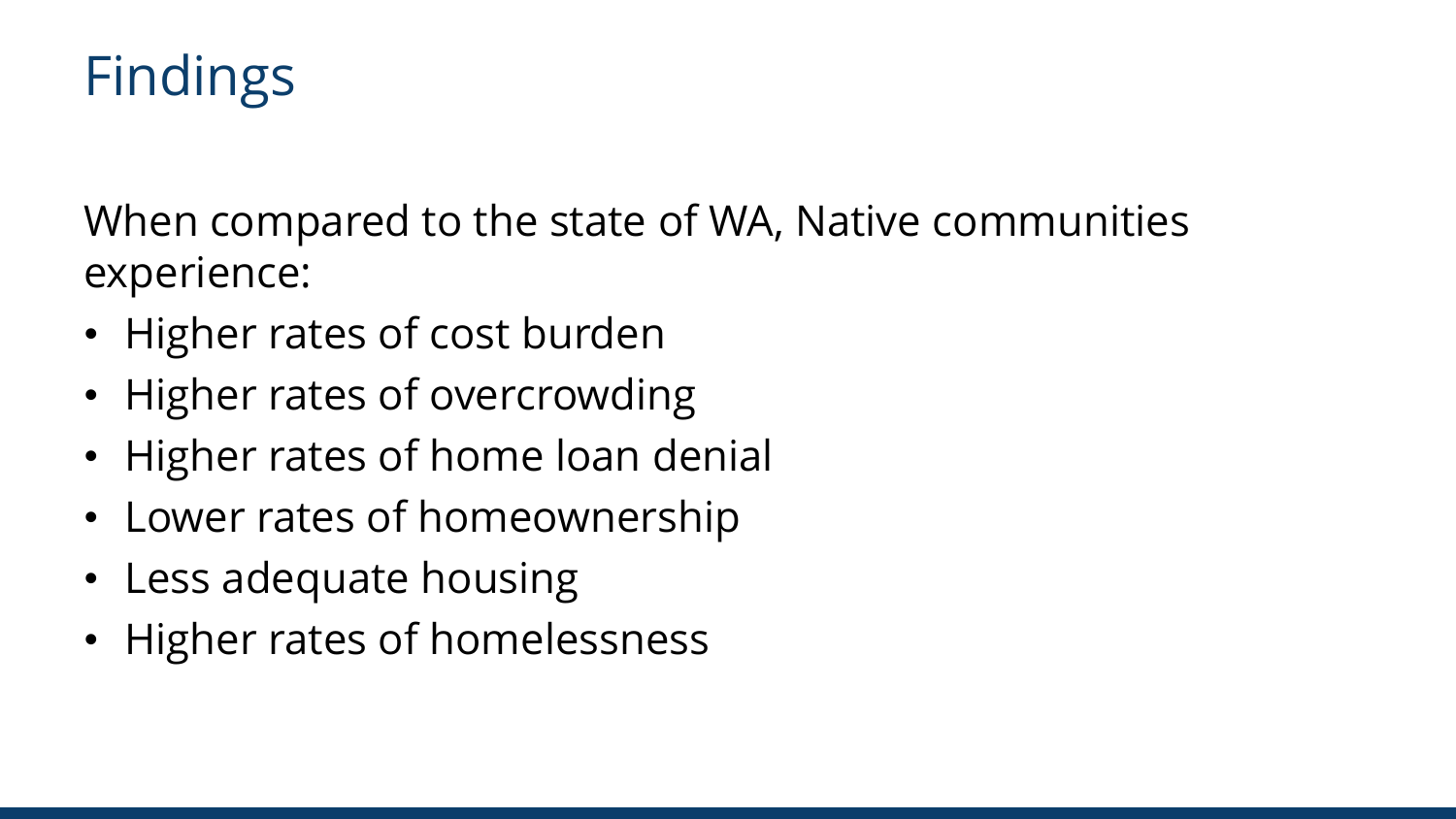#### Tribally Designated Housing Entities: Opportunities & **Successes**

- Develop relationships state and local officials to navigate institutional/cultural barriers
- Participation in Continuum of Care programs and Point-in-Time Counts
- Expansion of Tribal HUD-VASH program for veterans
- Leverage LIHTC in combination with other funding programs – Successes with WSHFC beginning to reevaluate process for allocating Tribal Points
- Title VI can be leveraged with Section 184 or USDA Section 502
- Section 184 lending limit increase
- Use data to develop long-term strategic plans to address transportation,<br>education, health, utilities, environment, etc.
- Expand homeownership education, loan programs, financial literacy, home maintenance education for potential homeowners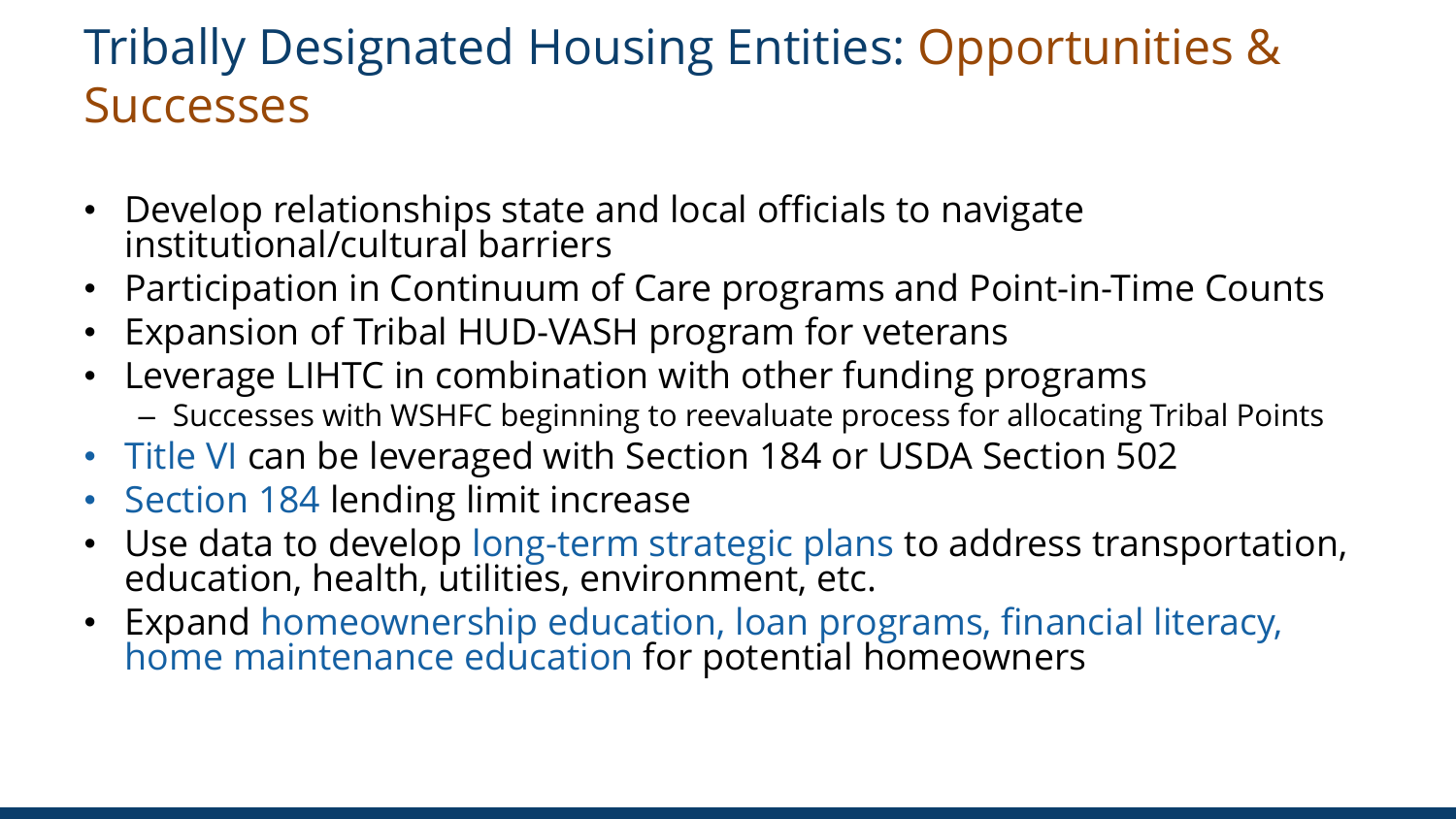#### Urban Providers: Opportunities & Successes

- CEUIH-led HMIS update in King County to include Native identification/affiliation
- Potential for urban providers to work with tribes to house tribal members using NAHASDA or other tribal funds, which would allow them to apply Indian preference
- Native-led urban providers have higher housing retention rates
- City funding allocated for Native housing development (Sacred Medicine House, Fort Lawton Redevelopment)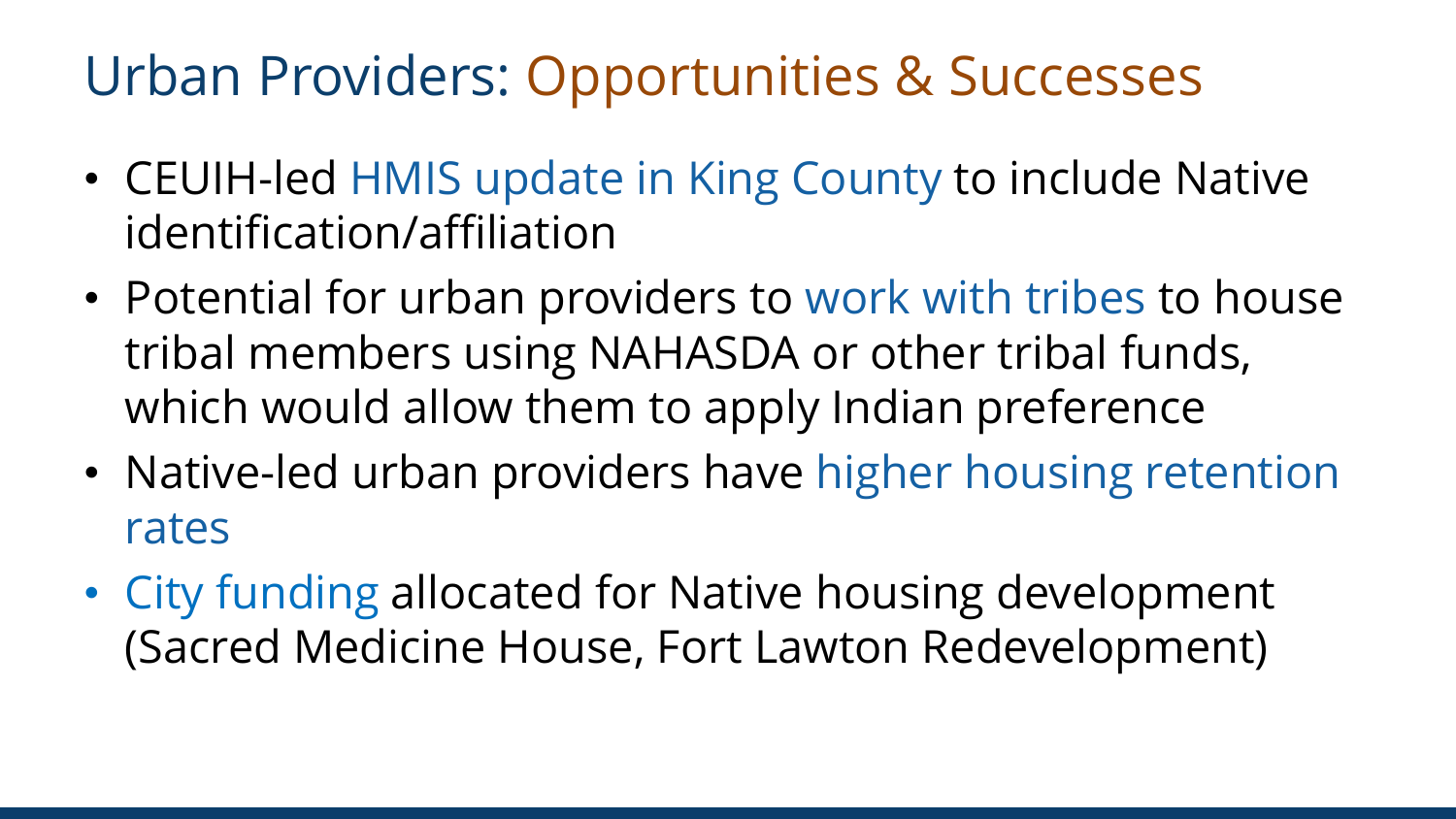#### Urban Providers: Recommendations

- Reevaluate how certain data sets are designed in order to make them more inclusive and helpful to Native entities
	- Expand data collection beyond simply quantifying AIAN population and demographics to also assess individual and family connection to services and cultural resources
	- Use changes to HMIS and coordinated entry program in Seattle/King County to identify opportunities for including these changes statewide and examining usage patterns of Native people
- Use the experience of the Chief Seattle Club and its Native and non-Native partners to develop a roadmap for other urban Native organizations seeking to develop housing
- Partner with tribes that express interest in developing deeper partnerships with urban Native housing organizations so that tribal members living in cities can find housing and supportive services
- Advocate for creation of a Native and tribal committee at the state level for Continuum of Care and other Department of Commerce programs based on achievements in Seattle/King County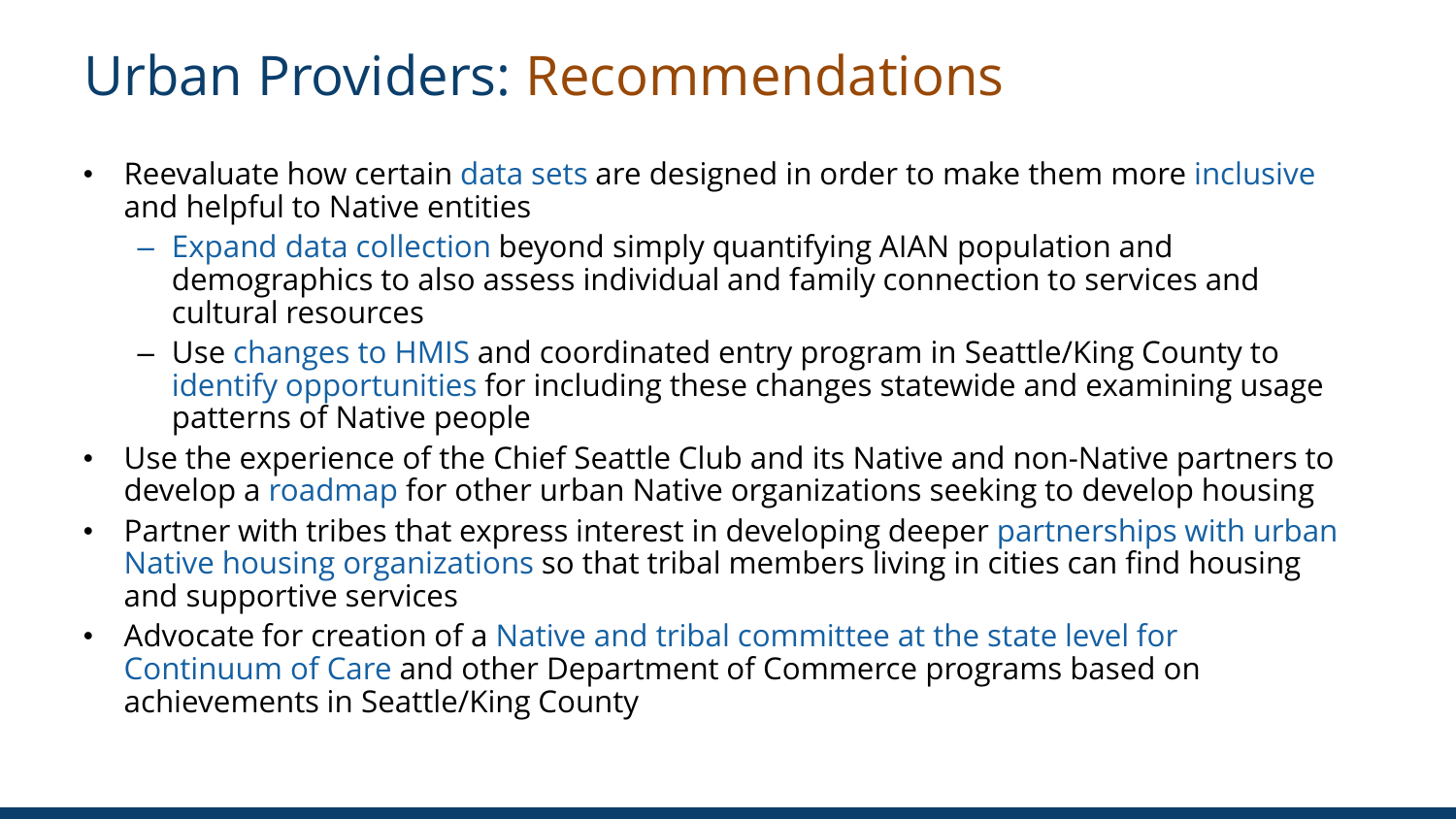#### Alaska Natives/Native Hawaiians: Opportunities & **Successes**

- Alaska Native Regional Corporations able to provide some support to members (no housing-specific support to date)
- Effort underway to expand services in WA for Tlingit & Haida
- Urban providers working to serve Native Hawaiian community (Chief Seattle Club)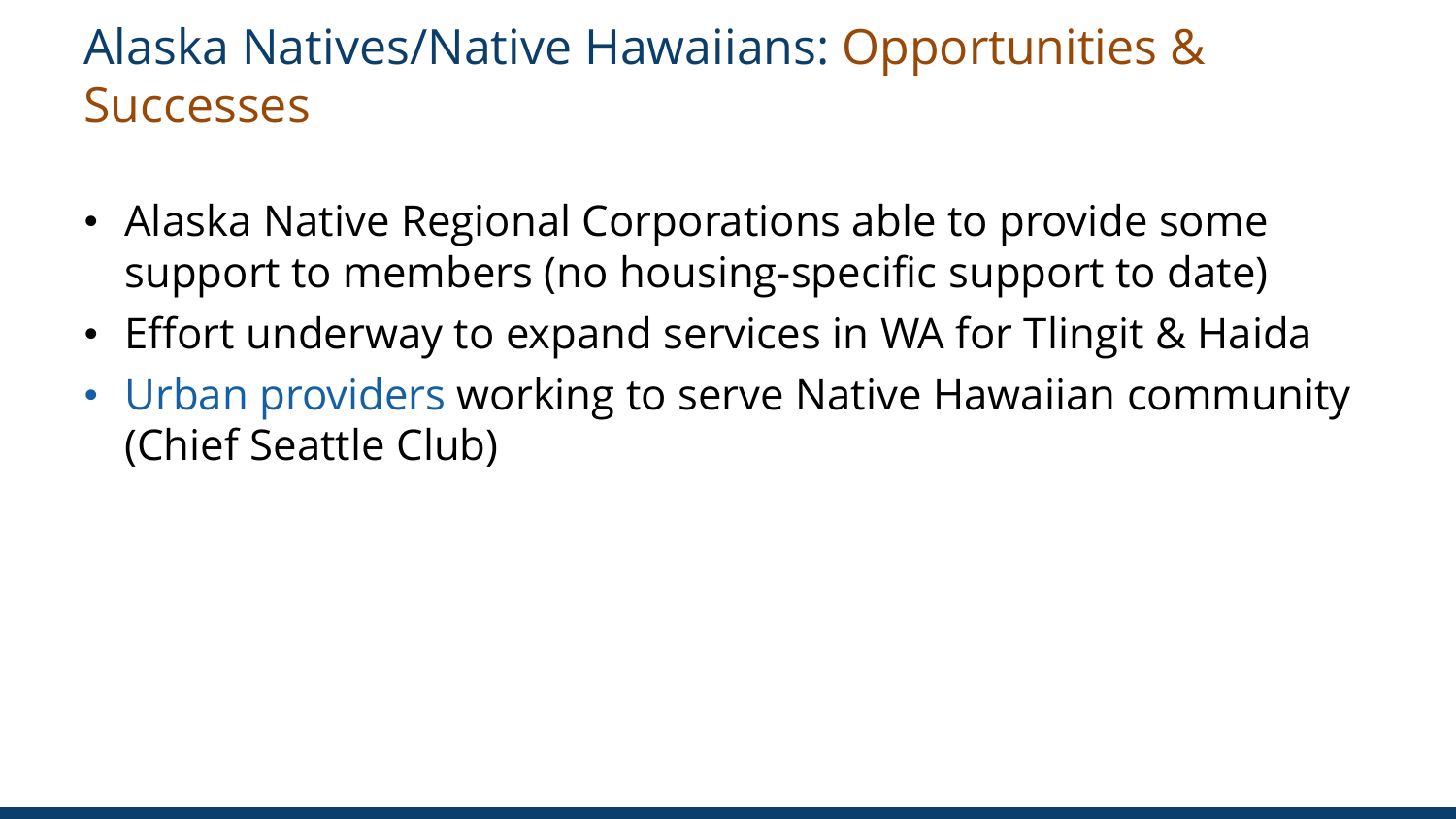#### Additional Issues to Consider

- Some grantees discussed how grant processes favor organizations with experienced grant writers and prior history of success in the program
- Agency staff and Tribes are often not aware of various local, state and federal programs, if/how they complement each other and whether Tribes are eligible/competitive
- Washington State agency staff and Senate Housing Stability and Affordability Committee demonstrated interest in improving programs<br>for and relationships with Tribes (considered ahead of most other states)
- Tribal staff noted that the amount of reporting required for some grants is too burdensome in relation to the amount of money awarded
- Urban Native organizations and Tribes can develop partnerships to build capacity and connections in areas of housing operation, maintenance, and development (and groups like the Housing Development Consortium could help facilitate capacity-building through working<br>group/committee)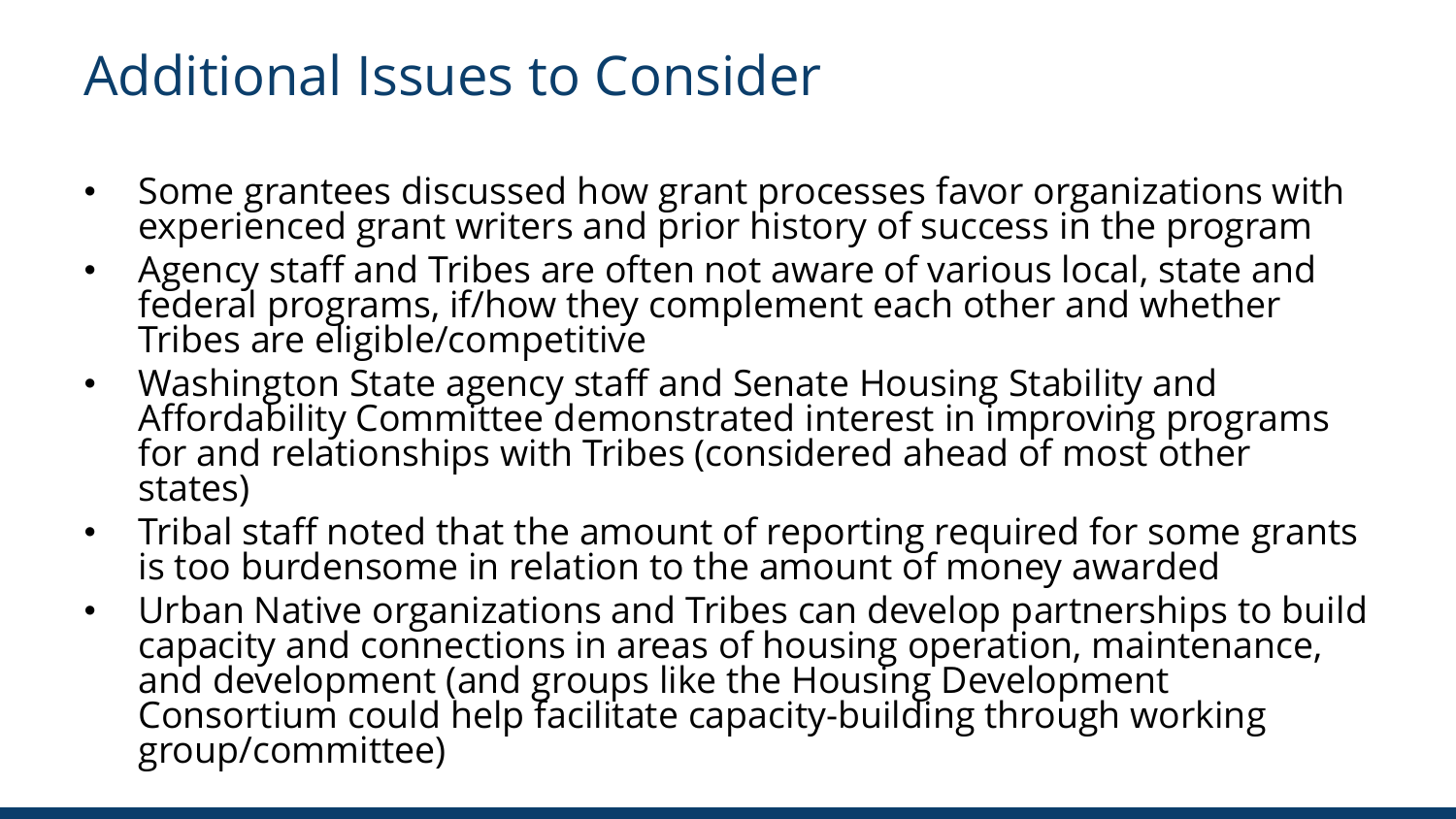#### Lessons Learned

- Facilitating regional working groups among Tribes and urban Native communities can lead to capacity-building relationships
- Need to adapt survey length and level of detail to reduced staffing levels during onset of COVID-19 pandemic
- Many agencies and TDHEs did not have data readily available or compiled for reporting purposes (requiring greater lead time for compilation)
- Importance of regular communication between stakeholders to learn about and address needs
- Acknowledging unique issues of these different Native communities, explanation of project purposes and potential outcomes, and required steps to properly engage them in the design of the project (including initial budget determination) is critical for success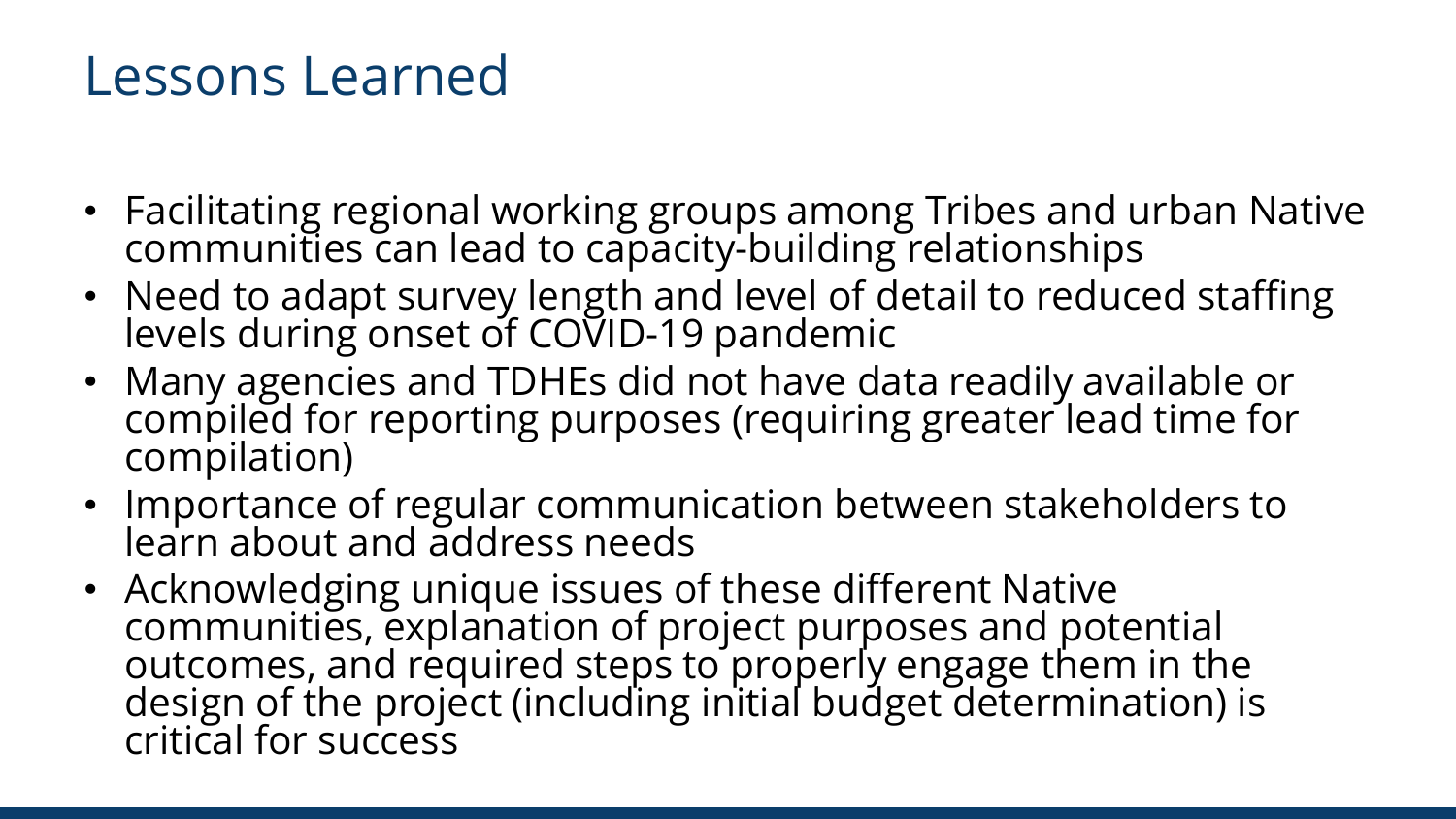#### Examples of Urban Native and Tribal Housing Success **Stories**

- Chief Seattle Club
	- [Eagle Village](https://www.chiefseattleclub.org/eagle-village)
		- 3% relapse rate compared to county-level relapse of 12%
	- [Sacred Medicine House](https://www.lotusdevpartners.com/portfolio-items/sacred-medicine-house-seattle-wa/)
		- 120 units of permanent supportive housing
		- Space for supportive and therapeutic activities and outdoor recreation spaces
- Makah Tribe [Sail River Heights](https://www.housingfinance.com/developments/makah-tribe-builds-permanent-supportive-housing_o)
	- Permanent supportive housing complex
	- 21 affordable housing units for families and individuals experiencing homelessness, a courtyard, and a community center
	- 72 owner-occupied single-family homes and 16 market-rate rental apartments
- Lummi Nation [Sche'lang'en](https://www.hud.gov/sites/dfiles/PIH/documents/LummiNationHA_BestPractice_2018.pdf) Village
	- Gated community of 45 units of supportive housing with wrap-around services
	- Community club house, private counseling offices, community garden, playgrounds and picnic areas
- Colville Indian Housing Authority [Tribal HUD-VASH](https://www.hud.gov/sites/dfiles/PIH/documents/BP_2017-11_GaryFrancisColvilleTHVASH%20.pdf)
	- Housing vouchers for twenty Native veterans at risk of homelessness
- Muckleshoot Housing Authority [CARES Act Projects](https://www.hud.gov/sites/dfiles/PIH/documents/BEST%20PRACTICES_FINAL%20CARES%20Act%20Best%20Practices%20Presentation%20ONAP_%20May%2013%2C%202021.pdf)
	- Duplex; three single-family homes; upgraded financial and data systems
- [Fort Lawton Redevelopment](https://www.unitedindians.org/affordable-housing-at-fort-lawton-bernies-dream-a-reality/)
	- 85 supportive housing units with on-site staff for seniors and veterans who have experienced homelessness
	- 100 units of 1, 2, and 3 bedroom rental homes for those earning up to 60% for AMI
- [Nesika Illahee](https://www.carletonhart.com/nesika-illahee) (Oregon)
	- Partnership between Native American Youth and Family Center (NAYA) and Siletz Tribes
	- 59 units of deeply affordable housing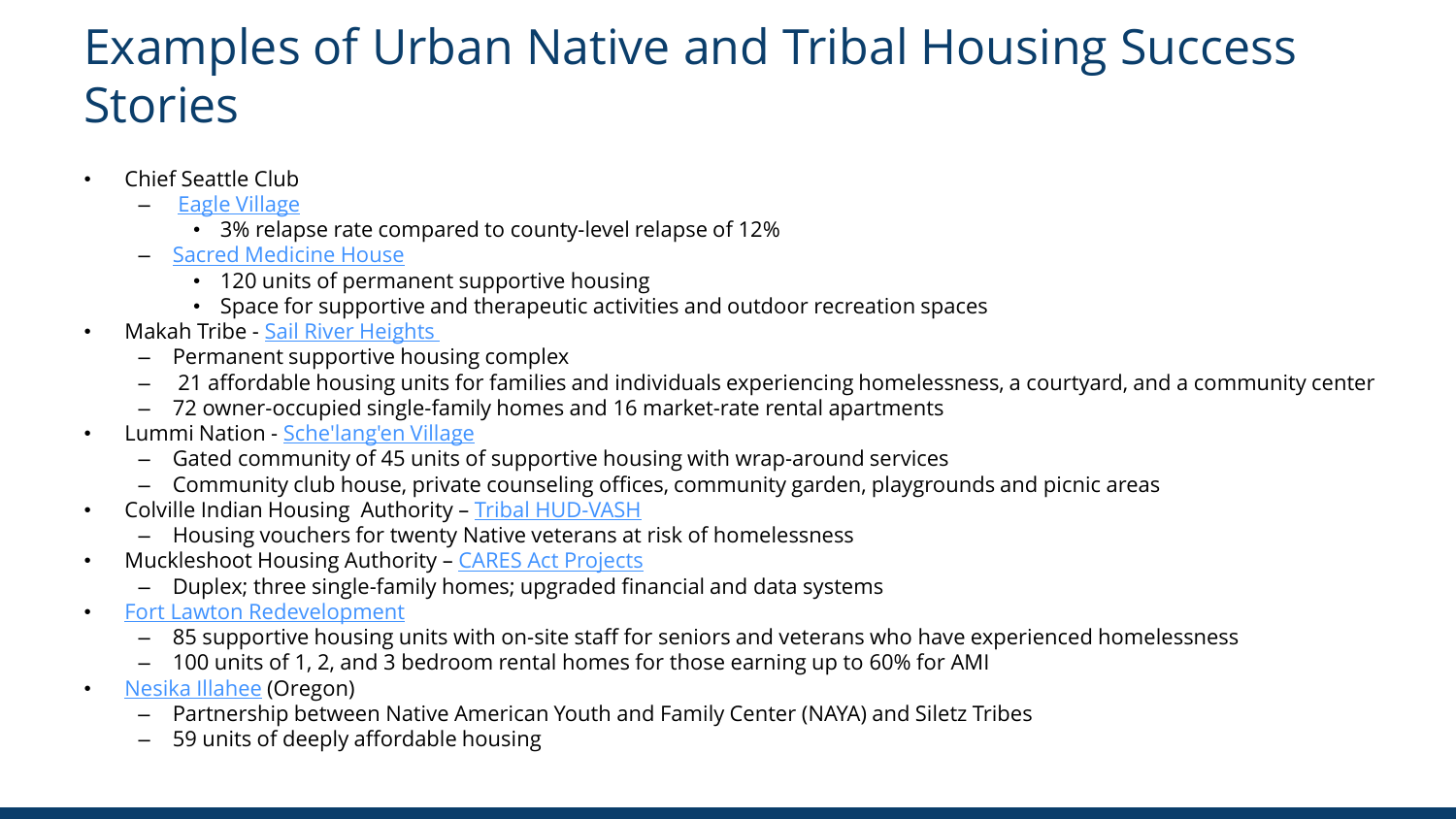# Key Takeaways

Native communities experience unique housing challenges and barriers:

- Flatlined Indian Housing Block Grant (IHBG) Funding and Limited Funding for Infrastructure
- Limited Access To State Funding And Restrictions Attached to Federal Funding
- Housing Shortage and Poor Housing Unit Condition
- Funding Barriers for Urban Providers and Native Hawaiians
- High Rates of Homelessness
- Native Communities Struggle to Identify Buildable Land and Reclaim Traditional Lands
- Low Rates of Homeownership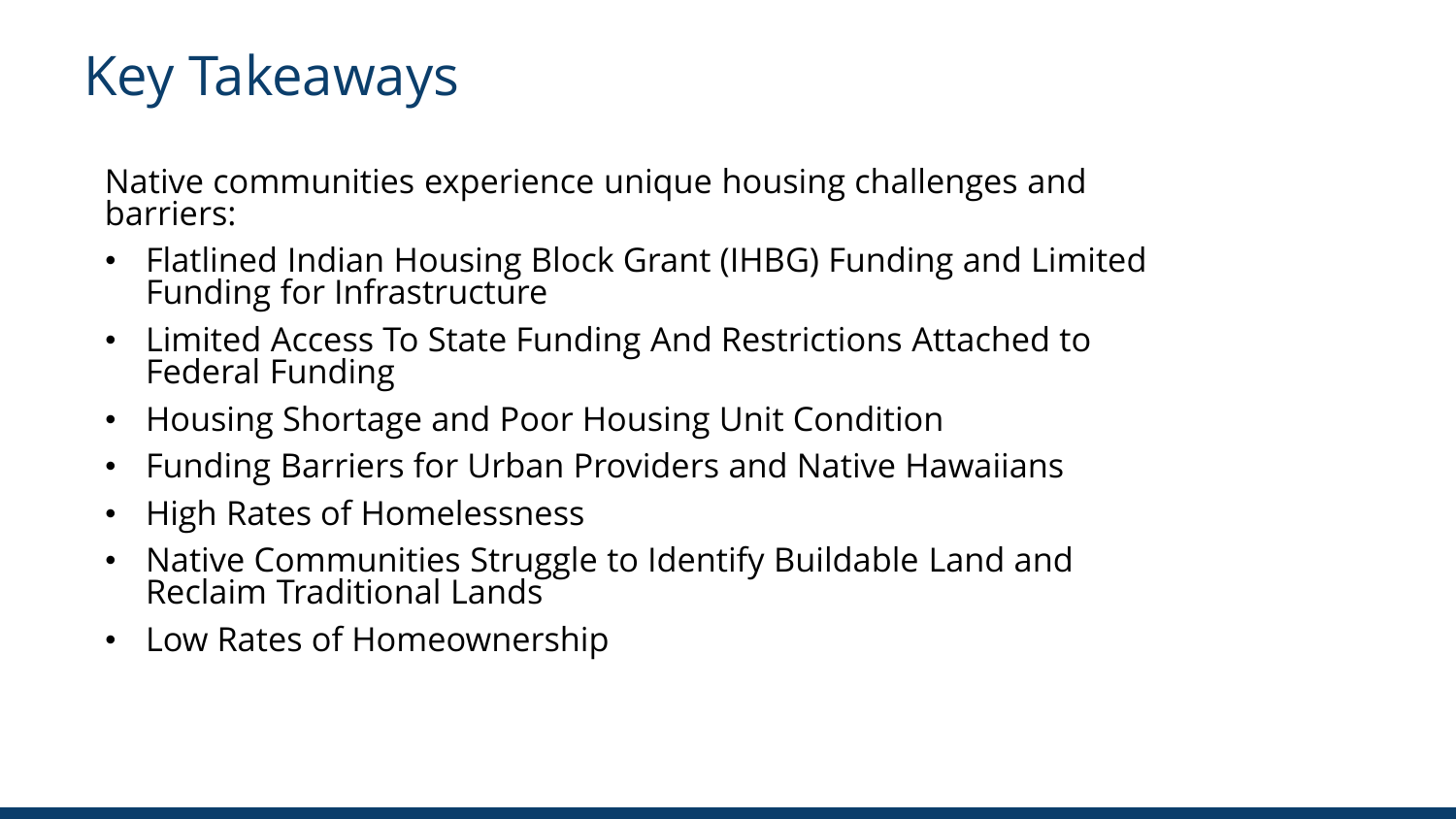# Key Takeaways

Consider the following steps to reducing challenges or barriers:

- Incorporate Native/Tribal organizations in relevant processes (provide a seat at the table from the outset)
- Evaluate policies, laws, and local planning processes to ensure inclusivity of Native individuals and communities
- Advocate for/provide sufficient levels of funding to address<br>existing need and support self-determination in addressing that need (in recognition of demonstrated capacity to achieve results)
- Advocate for/provide designated funding sources for urban Native organizations and avenues for direct engagement in and contribution to local and state housing and homelessness programs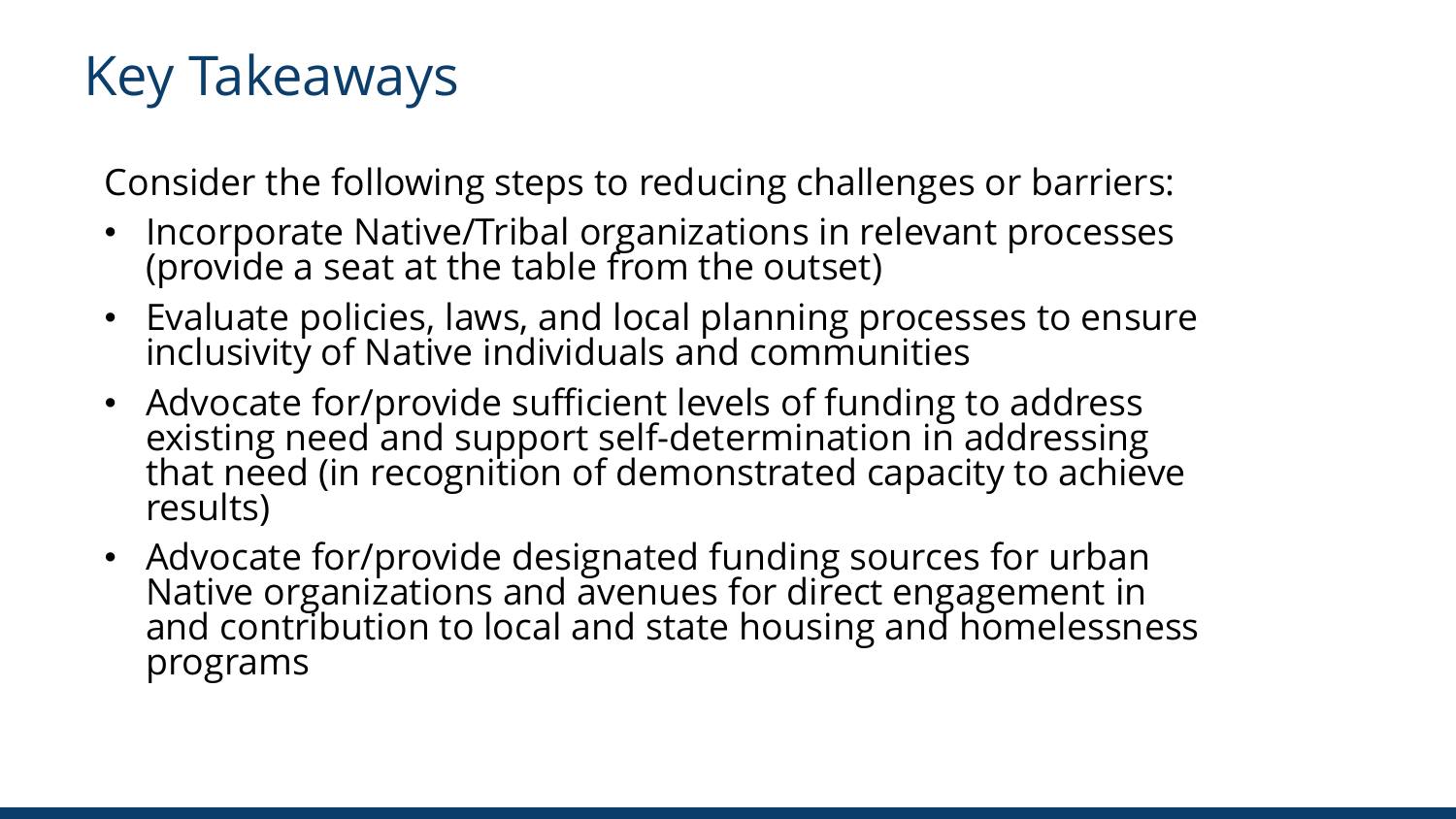# **Thank You!**



Kevin Klingbeil Big Water Consulting [kevin@bigwaterconsulting.net](mailto:kevin@bigwaterconsulting.net) (206) 466-2065 [http://bigwaterconsulting.net](http://bigwaterconsulting.net/) [http://nativehousingwa.org](http://nativehousingwa.org/)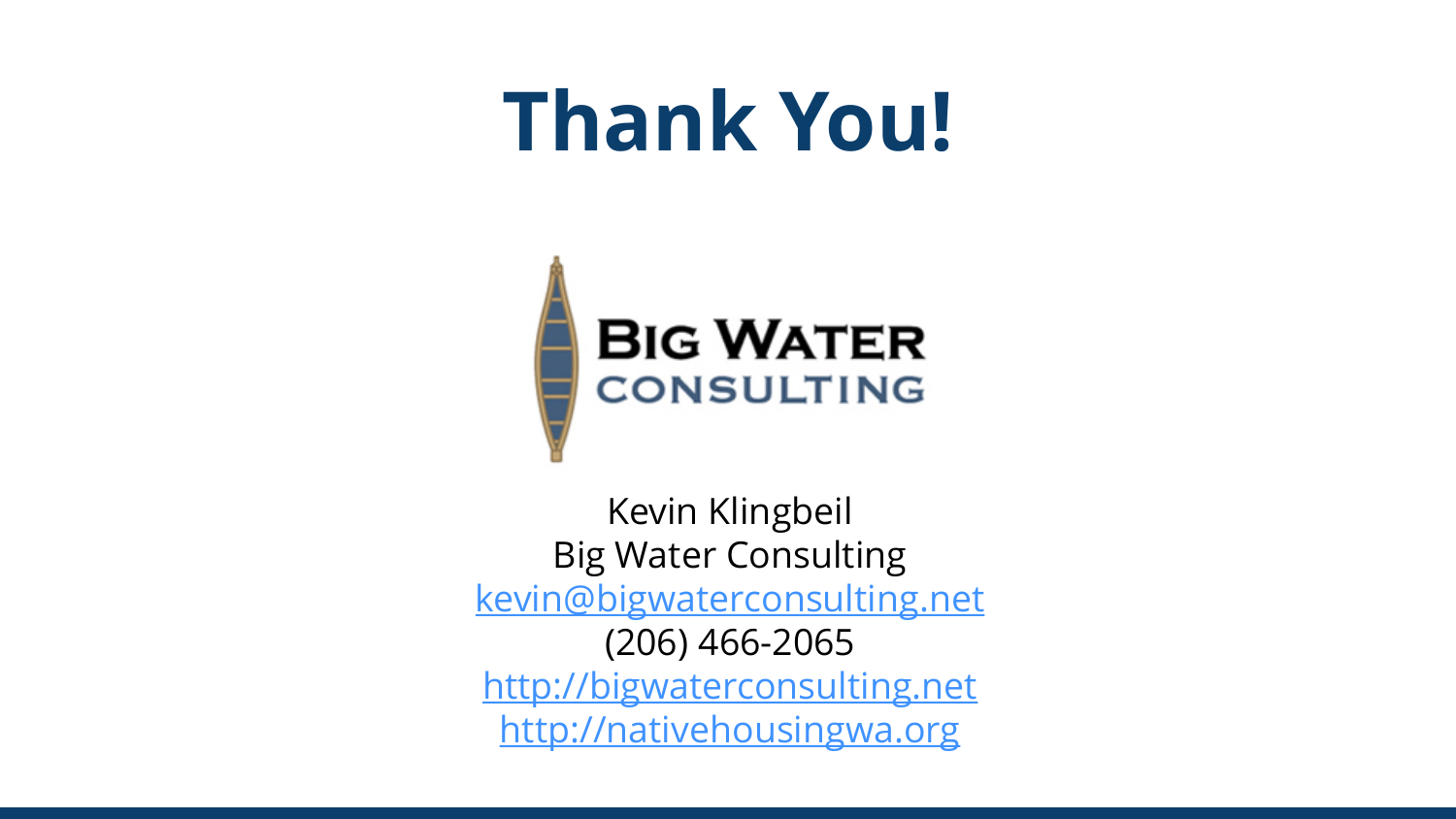### Key Takeaways

**Flatlined Indian Housing Block Grant (IHBG) Funding and Limited Funding for Infrastructure.** Funding levels for IHBG have not increased (and have declined by 67.1% when adjusted for inflation) since enactment of the Native American Housing Assistance and Self-Determination Act (NAHASDA) in 1996, and Indian Health Service (IHS) funding for the development of water/sewer infrastructure is too restrictive to support new unit development. Limited IHBG funding has resulted in a lack of adequate new housing.

**Limited Access To State Funding And Restrictions Attached to Federal Funding.** Washington currently has no set-asides for Native housing projects, and most Tribes are largely forced to rely on federal funds. Minimum rent requirements and other strict compliance issues attached to tax credits and other non-IHBG funding for new housing development prevent many smaller and poorer tribes from pursuing these opportunities.

**Housing Shortage and Poor Housing Unit Condition.** Low household incomes and high local unemployment rates limit housing entity revenue that would support new housing development. A lack of subsidies for the maintenance and operation of units developed following the enactment of NAHASDA, and the overcrowding caused by the shortage of housing units, has left many existing housing units in poor condition.